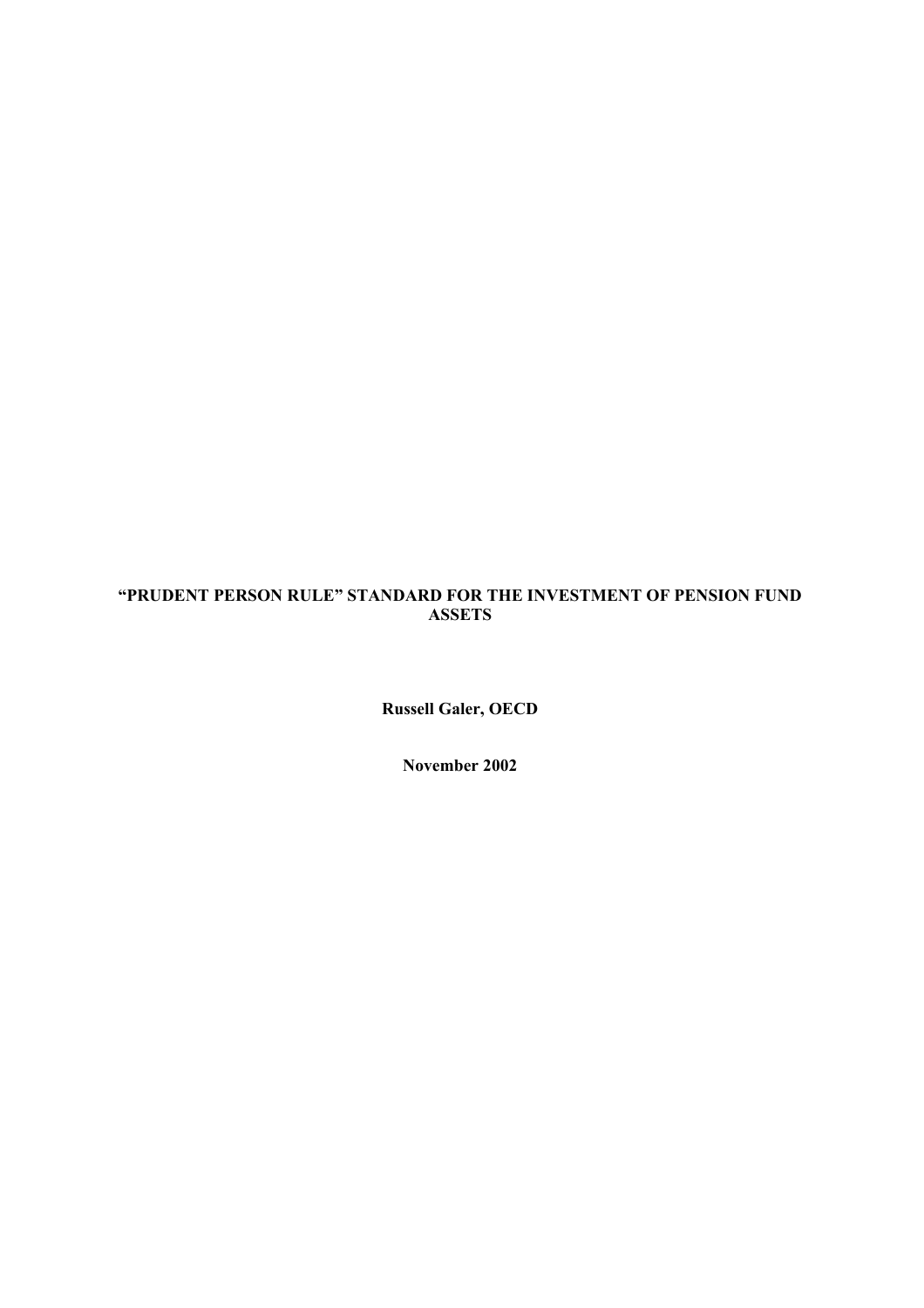## **Abstract: "Prudent Person Rule" Standard for the Investment of Pension Fund Assets**

In recent years, there has been remarkable growth in privately managed pension assets in many OECD and non-OECD countries. The manner in which these assets are invested and the way in which that investment is regulated and supervised are crucial to the success of privately funded pension programmes. The regulation and supervision of pension assets has two main goals: First, to assure the safety and security of those assets and second, to create an environment in which asset management can obtain the best returns at an acceptable level of risk. How best to achieve these goals has been the subject of intense debate in both OECD and non-OECD countries in recent years, especially those that have established or are in the process of establishing funded pension programmes and, in particular, those in which assets are managed by private sector institutions.

One key aspect of the policy debate has been whether pension asset management should be regulated by quantitative criteria – that is, by the establishment of express quantitative limits on the types of assets in which pension funds may be invested – or by the so-called prudent person rule, which is a behaviourally-oriented standard. The debate is a significant one, because its outcome determines who – the state or the pension fund's governing body – will be responsible for establishing the initial asset allocation parameters for pension investment activity.

Notwithstanding this active debate about whether a quantitative limitationsbased or prudent person-oriented approach to regulation (or a combination of the two) is the more appropriate, there is insufficient understanding of the precise parameters of the prudent person rule. Because of the behavioural orientation of the rule, it is not as readily understood as quantitative limitations. This paper contributes to the policy debate in two ways. First, we discuss the characteristics of the prudent person rule, focusing on its development and its specific application under UK and US law. Second, we review the methodological issues that arise when seeking to compare outcomes under the prudent person rule to those under quantitative limitations.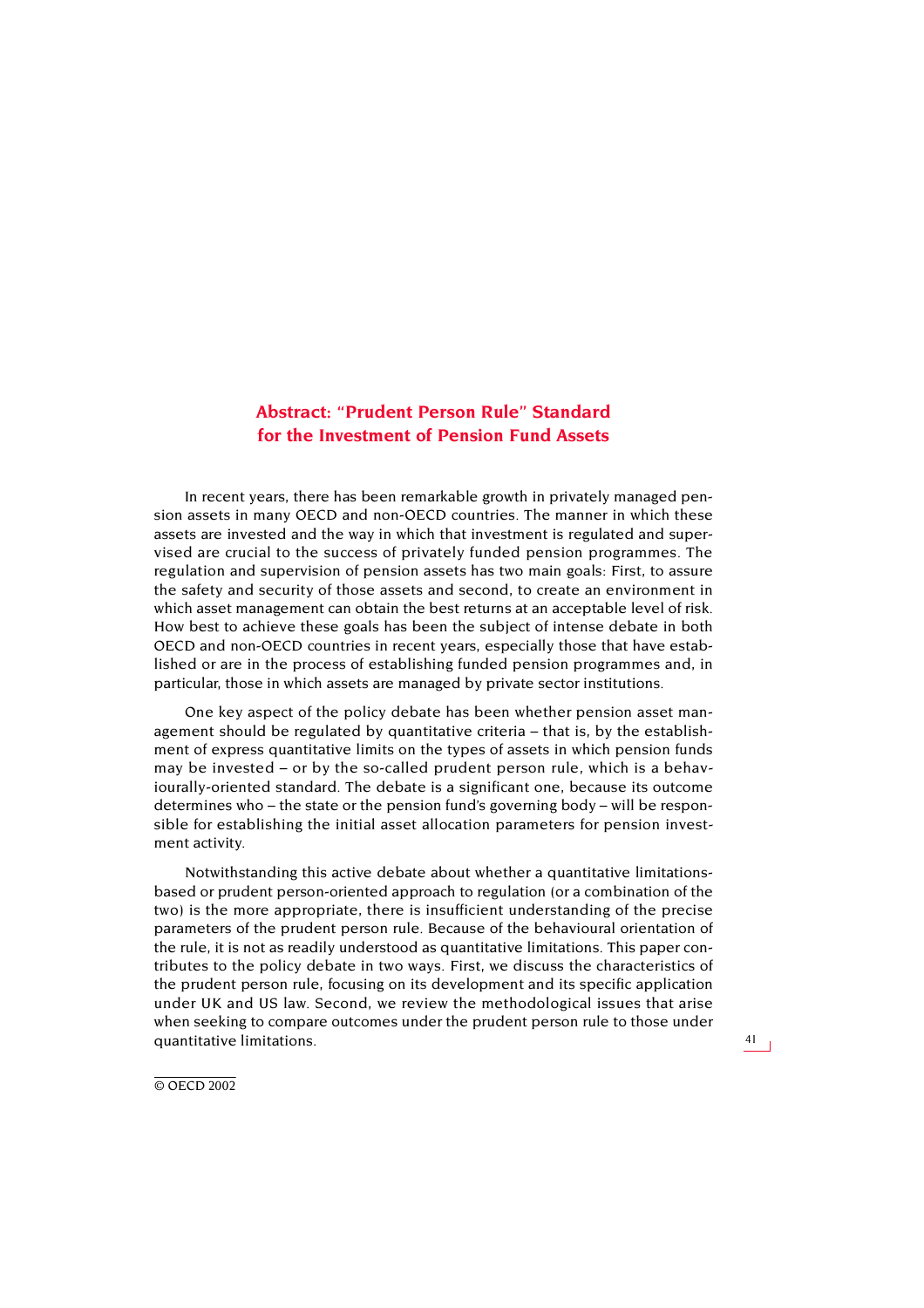We find that the prudent person rule as applied within the United Kingdom and the United States is a complex, substantive rule of law that is composed of several basic duties and principles. These include a duty to act prudently and with due diligence with respect to the management of a pension fund and its assets; a duty of loyalty to the pension fund and its members; and a principle of diversification, which requires that a pension fund's investment portfolio be suitably diversified and that unwarranted risk be avoided. The rule can differ in its precise contours, and therefore governments (legislature, regulators and supervisors, and the judiciary) play a substantial role in shaping the rule's application to various aspects of pension asset management. Indeed, over time, the rule has shown itself to be adaptable to new investment management theories, practices, and products. Nonetheless, available studies suggest that the prudent person rule has a constraining effect on pension asset management and has created a culture of cautious behaviour among pension fund trustees, fiduciaries and other relevant parties.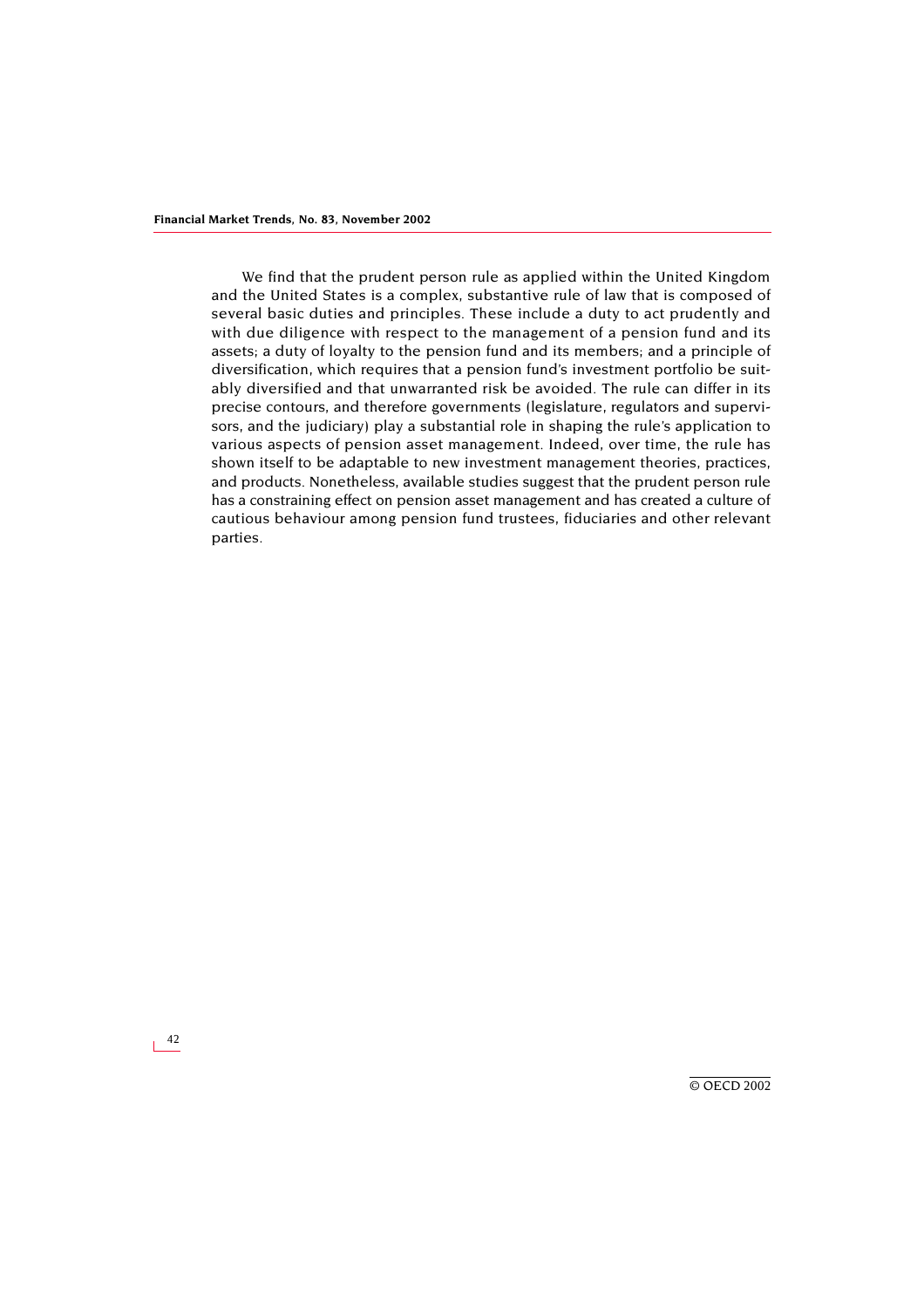# **"Prudent Person Rule" Standard for the Investment of Pension Fund Assets\***

In recent years, there has been remarkable growth in privately managed pension assets in many OECD and non-OECD countries. In some countries – such as Australia, Ireland, the United Kingdom, and United States – privately-funded pension programmes have been in place for sometime, although undergoing seemingly constant change in regulatory detail. In these countries, a number of incremental changes, including the introduction of sometimes substantial, new types of privately-funded retirement savings opportunities, have contributed to the growth trend. In other countries – for example, Hungary, Poland and Mexico – the growth of privately managed pension assets has been caused by the implementation of broader, wholesale reforms intended to reduce reliance on unfunded, government-sponsored social security and pension programmes. In light of the demographic and fiscal pressures facing many countries, we likely can anticipate continuation of governmental efforts to encourage the accumulation of privately managed pension assets.

The manner in which these assets are invested and the way in which that investment is regulated and supervised are crucial to the success of these privately funded pension programmes. The regulation and supervision of pension assets has two main goals: First, to assure the safety and security of those assets and second, to create an environment in which asset management can obtain the best returns at an acceptable level of risk. How best to achieve these goals has been the subject of intense debate in both OECD and non-OECD countries in recent years, especially those that have established or are in the process of establishing funded pension programmes and, in particular, those in which assets are managed by private sector institutions.

This article was prepared by Russell Galer, administrator in the Financial Affairs Division of the Directorate of Financial, Fiscal and Corporate Affairs. The article benefited from comments and inputs from the members of the Working Party on Private Pensions but the author remains responsible for its content.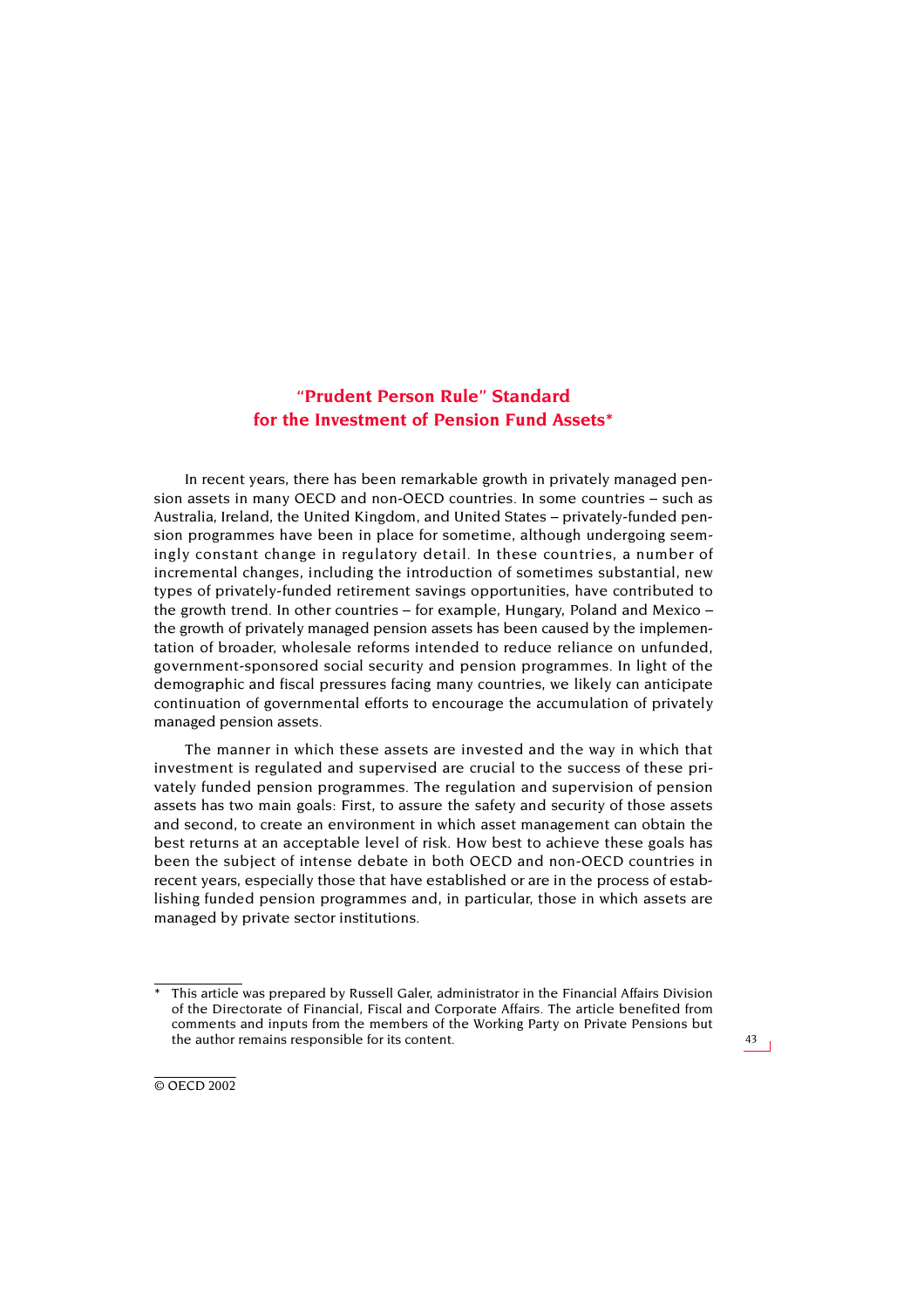One key aspect of the policy debate has been whether pension asset management should be regulated by quantitative criteria – that is, by the establishment of express quantitative limits on the types of assets in which pension funds may be invested – or by the so-called prudent person rule, which is a behaviourallyoriented standard. Although the debate frequently is expressed in terms of these polarised positions, in reality, the regulatory and supervisory environment in many countries is less clear. One can generally observe with some degree of accuracy that OECD countries with an Anglo-American legal tradition have tended to adopt a prudent person rule as their core regulatory mechanism, and other countries have tended to opt for a quantitative limits approach. These characterisations, however, are merely generalisations. Many countries with a prudent person rule in place also have elected to use quantitative limitations – if only to a limited extent. This is true in both the United Kingdom and the United States, which are both frequently characterised as wholly adopting a prudent person rule method of regulation. Furthermore, Canada is an example of a country that has more substantial quantitative limitations in addition to its prudent person rule, although those limitations have been modified in recent years. Similarly, there are countries that are less associated with Anglo-American law that have adopted a prudent person approach to regulation, such as the Netherlands, Japan and Italy. Finally, some countries in which quantitative limits serve as the core method of regulation also use the prudent person rule – or some similar form of behaviourally-oriented guidance – in addition to the quantitative limitations. Evidence of such a mixed approach can be found in certain OECD countries.<sup>1</sup> Brazil is one example of a non-OECD country that has been moving in recent years from a stringent quantitative limitations approach to regulation towards a greater reliance on a prudent person rule.

Despite the mixed approach to regulation taken by many countries, discussion of this issue has sometimes taken on an almost ideological tone. The debate has been most notably engaged in European Union discussions regarding the development of its directive on "institutions for occupational retirement provi $sion''(IORPs).<sup>2</sup>$  The debate is a significant one, because its outcome determines who – the state or the pension fund's governing body – will be responsible for establishing the initial asset allocation parameters for pension investment activity. Indeed, this is a particularly important aspect of the management of any portfolio of investments, and, in fact, there is widespread consensus among most economists that have reviewed the issue that the asset allocation decision – rather than specific stock selection – is the critical element in determining long-run investment performance.

Notwithstanding this active debate about whether a quantitative limitationsbased or prudent person-oriented approach to regulation (or a combination of the two) is the more appropriate, there is insufficient understanding of the precise

44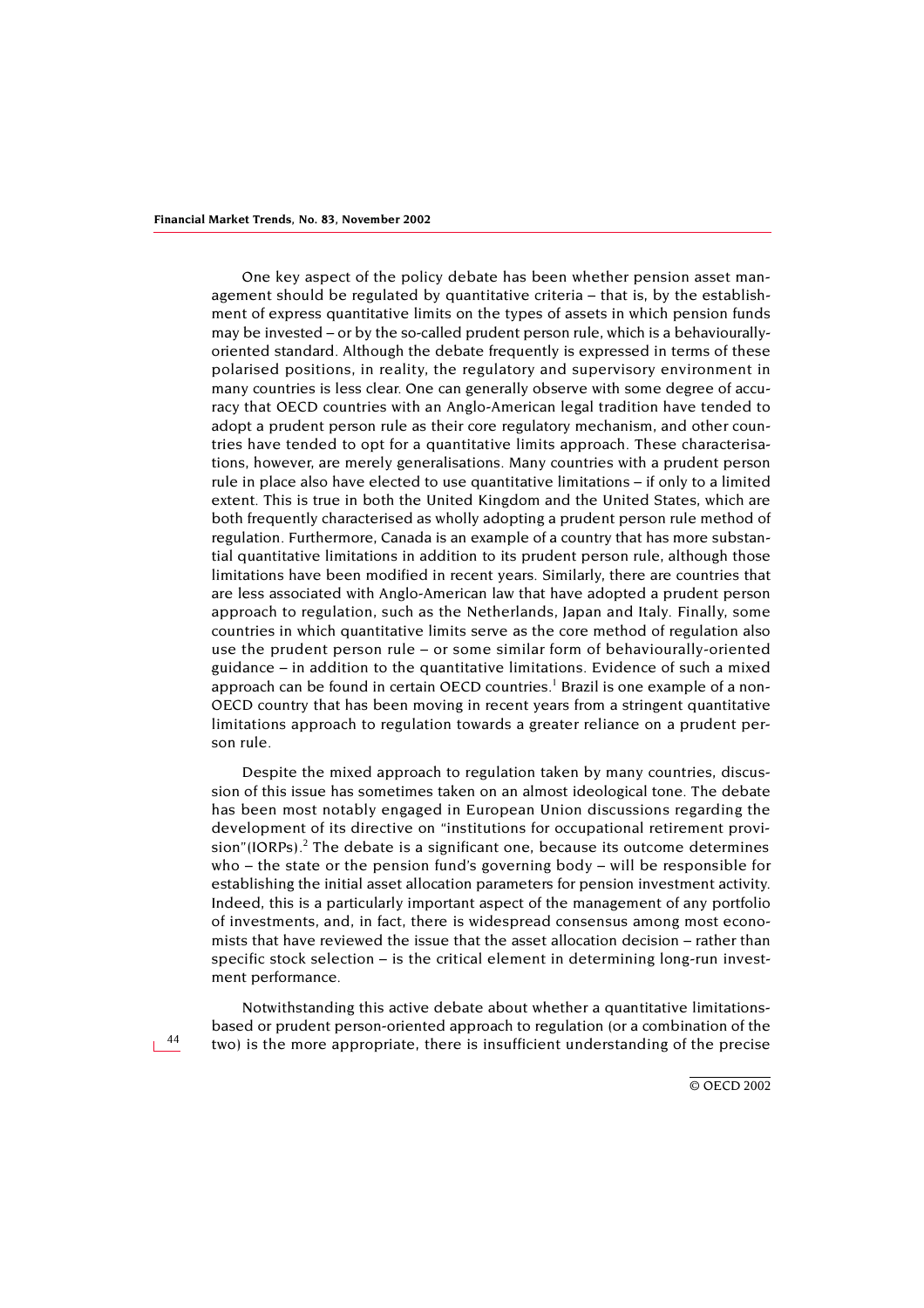parameters of the prudent person rule. Because of the behavioural orientation of the rule, it is not as readily understood as quantitative limitations. This paper hopes to contribute to the policy debate in two ways. First, we will discuss the characteristics of the prudent person rule, focusing on its development and its specific application under UK and US law. Second, we will review the methodological issues that arise when seeking to compare outcomes under the prudent person rule to those under quantitative limitations. Specifically, the discussion:

- Sets forth a definition of the "prudent-person rule".
- Provides historical background on the rule's development.
- Discusses the rule as applied to pensions in the United Kingdom, the United States and other select countries.
- Reviews research regarding the impact of the prudent person rule on investment manager behaviour.
- Identifies factors associated with successful implementation of the rule.
- Raises methodological considerations that arise in comparing the effects of the prudent person rule to those of quantitative regulation.

## **I. Definition and key characteristics of the prudent person rule under UK and US law**

*Statement of the rule*. The prudent person rule can generally be stated in terms of the following broad principle:

*A fiduciary must discharge his or her duties with the care, skill, prudence and diligence that a prudent person acting in a like capacity would use in the conduct of an enterprise of like character and aims.*

The prudent person rule may apply to all of the duties and obligations that a fiduciary or trustee may have with regard to a trust, pension plan or fund.<sup>[3](#page-29-2)</sup> This paper specifically addresses the rule's application to the investment management of pension assets.

*Origin in the law of trusts*. The prudent person rule has its roots in trust law. The "trust" is a concept of Anglo-Saxon law in which an identified group of assets is constituted and managed by trustees for the benefit of another party (the beneficiary). The members of a pension plan or fund are beneficiaries of the trust, which holds the assets of the pension plan or fund. The "prudent person rule" is the standard in accordance with which the persons managing the trust – the trustees or fiduciaries – must operate.

*Separation of assets*. The "trust" legally separates the assets of the pension plan or fund from other monies.[4](#page-29-3) This segregation of the pension assets protects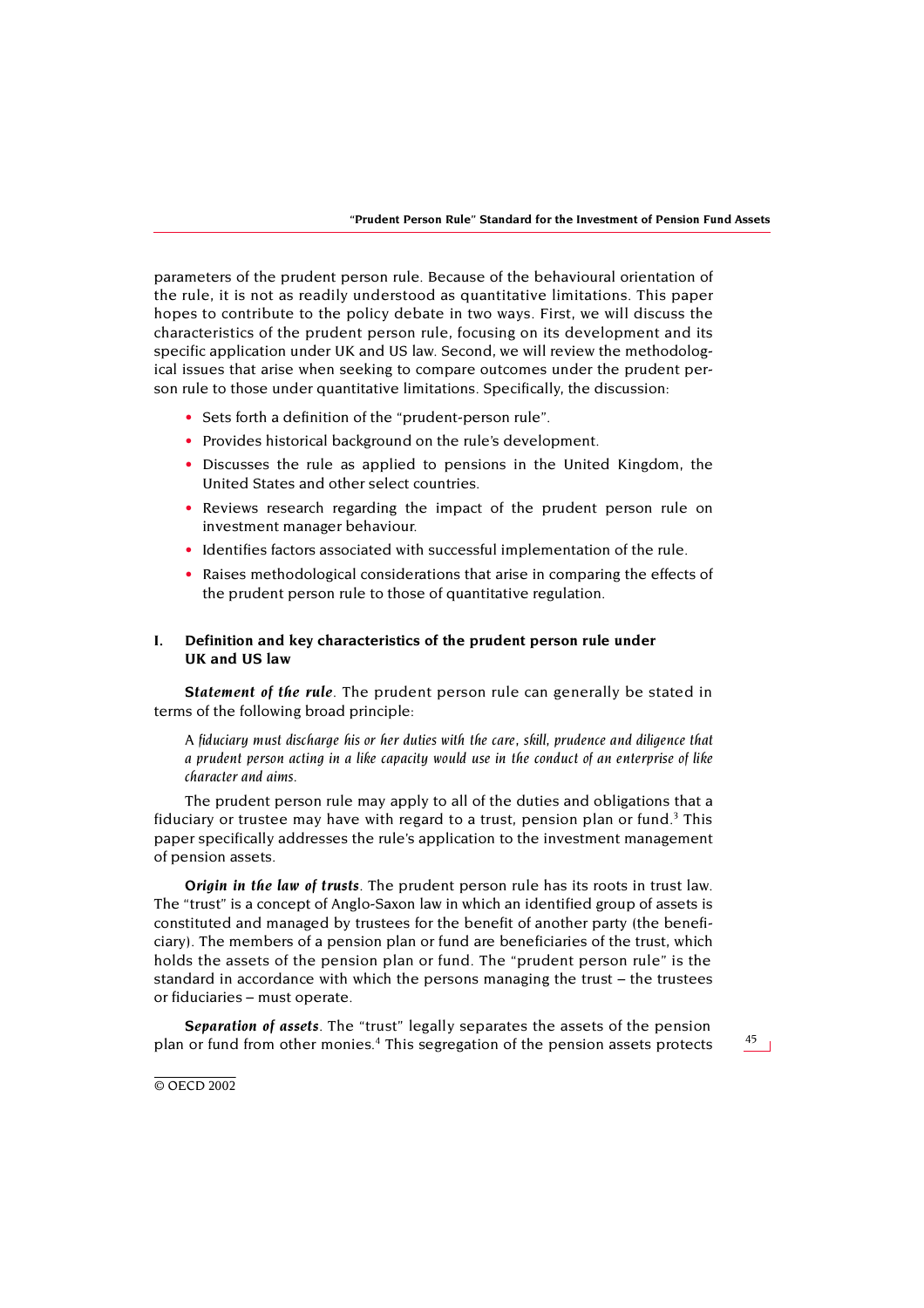them from being "confused" with those of the trustees, sponsoring employers or financial institutions involved with their custody and management. In this way, it becomes more apparent to the trustees and to other parties involved in asset management, that the pension assets are distinct and different from their own and from other assets that they may be responsible for managing. Perhaps just as significantly, legal separation of assets protects them from the creditors of the sponsoring employers, trustees and financial institutions involved with the pension plan or fund.

There is nothing inherently sacred, however, about the trust form. A prudent person rule could be established and applied under different legal forms in countries without a law of trusts. Thus, contract law, for instance, may be used as the basis for establishing and enforcing a prudent person rule for pension fund officials and investment managers.<sup>5</sup> Indeed, the broader concept of fiduciary obligation can be found outside the area of trusts, arising in a diverse range of relationships, such as agent-principal, director-corporation, guardian-ward, lawyer-client, partnerfellow partner, in addition to trustee-trust beneficiary relationships.

*Legal obligations and liability*. Generally, rules establishing fiduciary obligations seek to minimise potential divergences of interest in relationships where one party is particularly vulnerable to another. These issues of "agency conflict" are often addressed by reducing or prohibiting potential conflicts of interest or in some other way aligning the interests of the parties.<sup>[6](#page-30-0)</sup> The precise scope of a fiduciary's obligation necessarily varies with the context of the relationship. Thus, for instance, trustees are under more stringent restrictions in their dealings with trust property than are corporate directors in their personal transactions with the corporation. In all cases, however, a key element of the rule – in addition, of course, to the substantive standard of behaviour it sets forth – is the extent to which one is exposed to legal liability in the event the rule is violated. Legal liability and its effective enforcement through appropriate administrative and judicial measures are critical to the rule's successful implementation.

*Common law basis of rule.* The precise parameters of the early form of the prudent person rule were developed in common law via judicial decisions made on a case-by-case basis. In its modern form, the rule is often expressed in terms of explicit statutory and regulatory language that either conforms to the common law or alters it to better accommodate the practices of contemporary pension funds and modern investment theory and practice. For example, the prudent person rule as applied to pensions in both the United Kingdom and the United States is based on common law, but adapted to the pension environment, primarily in the UK Pensions Act 1995 and the US Employee Retirement Income Security Act of 1974 ("ERISA"). In these instances, however, the judiciary continues to play an important role in defining, interpreting and applying the rule. The UK and US rules are discussed in more detail below at Section III.

46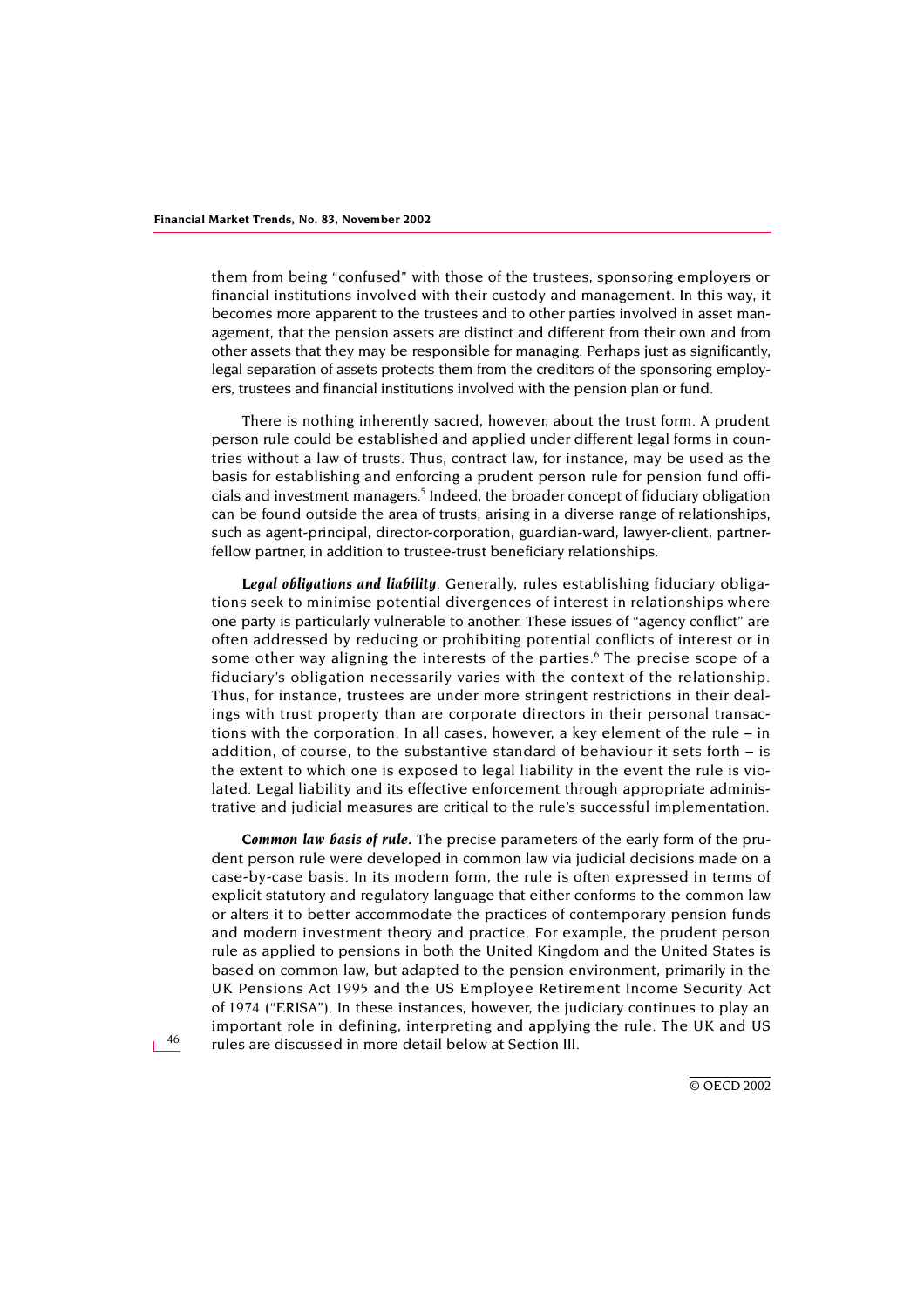Although the details of the prudent person rule will vary in expression from country to country, in broad outline it is quite similarly stated in the Anglo-Saxon countries employing it. This is generally a result of its common roots in British common law.

*Due diligence and process.* The prudent person rule is behaviourally-oriented rather than outcome-focused. Thus, the prudent person rule focuses on how diligently a trustee or fiduciary performs his or her obligations with respect to the pension plan, including how investment decisions are made. That is to say, fiduciaries are judged not by a retrospective assessment of whether their investment decisions were successful, but by whether they followed a reasonable process in reaching their decisions. As one US court succinctly stated, "The focus of the inquiry is how the fiduciary acted in his selection of the investment, and not whether his investments succeeded or failed".<sup>[7](#page-30-1)</sup> As one commentator has more fully explained:

"Prudence is to be found principally in the process by which investment strategies are developed, adopted, implemented, and monitored in light of the purposes for which funds are held, invested, and deployed. Prudence is demonstrated by the process through which risk is managed, rather than by the definition of specific risks that are imprudent. Under a modern paradigm, no investment is imprudent per se. The products and techniques of investment are essentially neutral. It is the way in which they are used, and how decisions as to their use are made, that should be examined to determine whether the prudence standard has been met. Even the most aggressive and unconventional investment should meet that standard if arrived at through a sound process, while the most conservative and traditional one may not measure up if a sound process is lacking.["8](#page-30-2)

*Care, skill, delegation.* The duty to act prudently imposes a standard of behaviour on trustees and other fiduciaries under which they must exercise such care and skill as persons of ordinary prudence would exercise in dealing with their own property. It thus requires that trustees and fiduciaries have the necessary level of "familiarity" with the trust, plan, or fund to appropriately carry out their responsibilities. Similarly, fiduciaries must have or acquire the care and skill sufficient to the tasks for which they are responsible.<sup>[9](#page-30-3)</sup> Bluntly stated, "a pure heart and an empty head are not enough".<sup>10</sup>

To obtain a sufficient level of skills satisfying the prudent person standard, fiduciaries frequently will obtain advice from relevant experts and delegate various activities to those with the requisite skill. When employing an expert, fiduciaries are responsible for assuring that the expert actually has the skills for which he or she is being retained and, therefore, are obligated to adequately investigate the expert's qualifications. Second, fiduciaries also must ensure that retained experts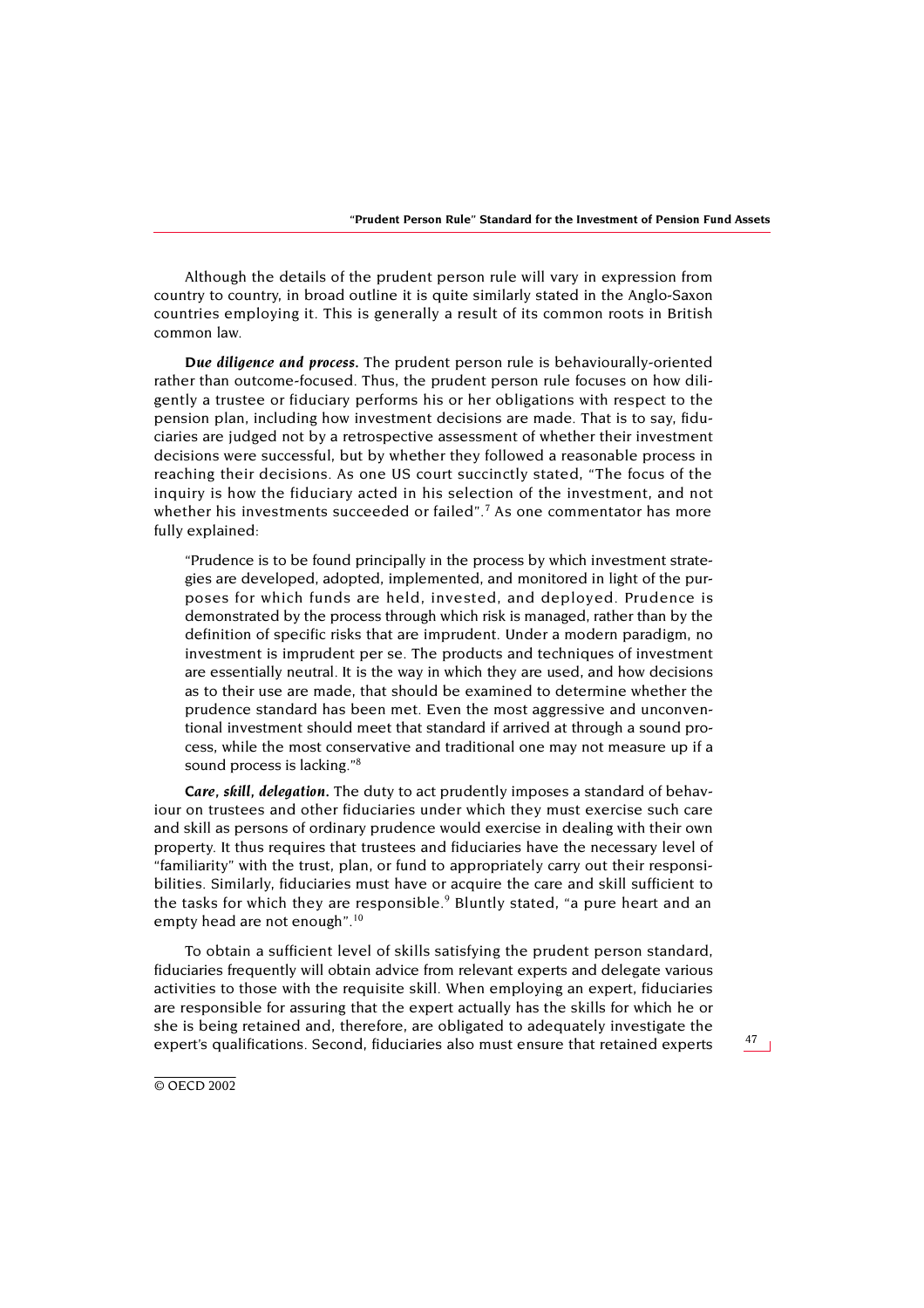acquire sufficient familiarity with the specific nature and needs of the pension plan, fund or trust by providing them with complete, accurate and sufficient information so that they can appropriately formulate requested advice or carry out delegated tasks. Third, fiduciaries must ensure that the interests of those hired are sufficiently aligned with those of the pension fund by assessing whether the hired parties have any conflicts of interest that could provide inappropriate incen-tives to act contrary to the interests of the pension fund.<sup>[11](#page-30-5)</sup>

*The duty to monitor.* Even when delegating responsibilities, fiduciaries remain responsible for monitoring and reviewing the activities delegated to assure that they have been appropriately and prudently carried out. This would include the monitoring and reviewing of investment managers based upon an established investment policy and review procedure.

*The duty of loyalty.* The rule of prudence does not stand alone. It is typically accompanied by additional rules, that some might argue are implicit in the standard of prudence itself. These include the duty of loyalty and the principle of diversification. The duty of loyalty requires trustees to administer the trust, pension plan or fund solely in the interest of the plan members, often expressed in terms of their "best", "sole", or "exclusive" interest. In the case of occupational plans, particularly defined benefit plans, because the employer is responsible for funding the plan, the duty may be somewhat modified. For instance, the law in the United Kingdom requires that pension fund trustees take employer interests into account and consult with the employer when formulating an investment policy for the pension fund. In the United States, the accommodation has been made on a case-by-case basis by the courts, which have recognised that pension fund fiduciaries usually are employed by the employer sponsoring the plan and thus "wear two hats".

Prohibitions on self-dealing in the management of trust assets and on engaging in other conflict-of-interest transactions adverse to the interests of plan members are, in a sense, mere corollaries of the duty of loyalty. They are also an alternative way to express the affirmative obligations of the prudent person rule in terms of the negative, *i.e.,* in terms of prohibitive barriers. They, thus, similarly reflect the intent to assure that the interests of the trustees and fiduciaries are aligned with those of plan members. These prohibitions are often separately and explicitly stated in statutes or regulations, but also may be said to be included implicitly in the duty of loyalty. $12$ 

*The principle of diversification*. Another principle associated with the prudent person rule is the principle of diversification. This principle requires that the investment portfolio of a pension fund be suitably diversified. It requires both diversification among appropriate asset classes and within each asset classification in order to avoid the unwarranted concentration of investment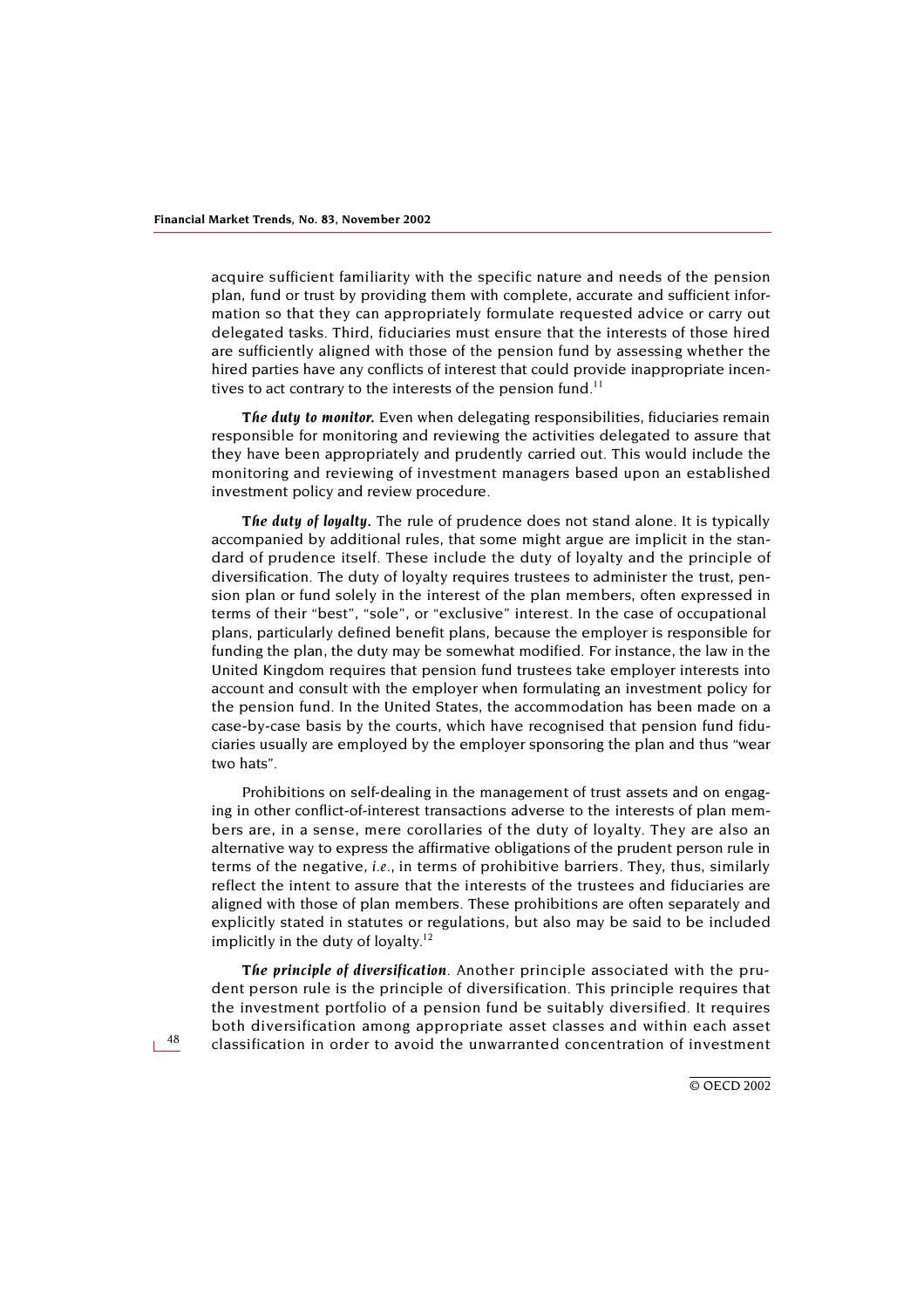and the associated accumulation of risk in the portfolio. The principle of diversification is often stated as an explicit rule, but generally without specific quantitative limitations.[13](#page-30-7) Indeed, quantitative limitations regulation, arguably, is nothing but the principle of diversification stated in an explicit, numerical form, rather than in the form of general principle.

As applied to the investment management of plan assets, the duties of prudence, loyalty and diversification are of extreme importance. Without them, there would be solely a broad grant of authority to a fiduciary or trustee to manage pension assets or other trust property with little restraint, guidelines or guideposts. If the principles explained above are understood, and are enforceable and enforced, they have a remarkable ability to corral investment activity into a framework of reasonable behaviour. Indeed, as discussed further below, the rules have significantly curtailed adventurous asset management.

### **II. Historical background**

Historically, the prudent person rule has placed significantly more explicit constraints on trustees and fiduciaries of trusts than the contemporary version of the rule. These antecedents are worth noting, because they are imbedded in the culture of the rule and, thus, continue to colour the interpretation and implementation of the rule today. For example, UK courts continue to look to the common law of trusts in addition to the statutory and regulatory rules specific to pensions.<sup>[14](#page-30-8)</sup> Similarly, in the United States, courts adjudicating pension matters will often refer to the "federal common law" of trusts when interpreting the federal pension laws.

The old English rule, which was designed to protect beneficiaries from speculative investments, provided that the sole obligation of a trustee was the conservation of principal and, therefore, that the only safe (and thus only prudent) investment was in government-backed securities. In the seminal 1830 case *Harvard College v. Amory*, a US state court set forth a broad prudent person standard that departed from this narrow rule, which had also been adopted by the US courts, and permitted the investment of trust assets in the stock of private enterprises. The judge, observing that even government bonds carried risk, set forth a standard for trustees that is remarkably similar to the contemporary prudent person rule:

"All that can be required of a trustee to invest, is, that he shall conduct himself faithfully and exercise a sound discretion. He is to observe how men of prudence, discretion and intelligence manage their own affairs, not in regard to speculation, but in regard to the permanent disposition of their funds, considering the probable income, as well as the probable safety of the capital to be invested."

The rule, like the modern day rule, embraced both a conduct or process-oriented approach and a duty of loyalty, rejected as inappropriate specific limitations on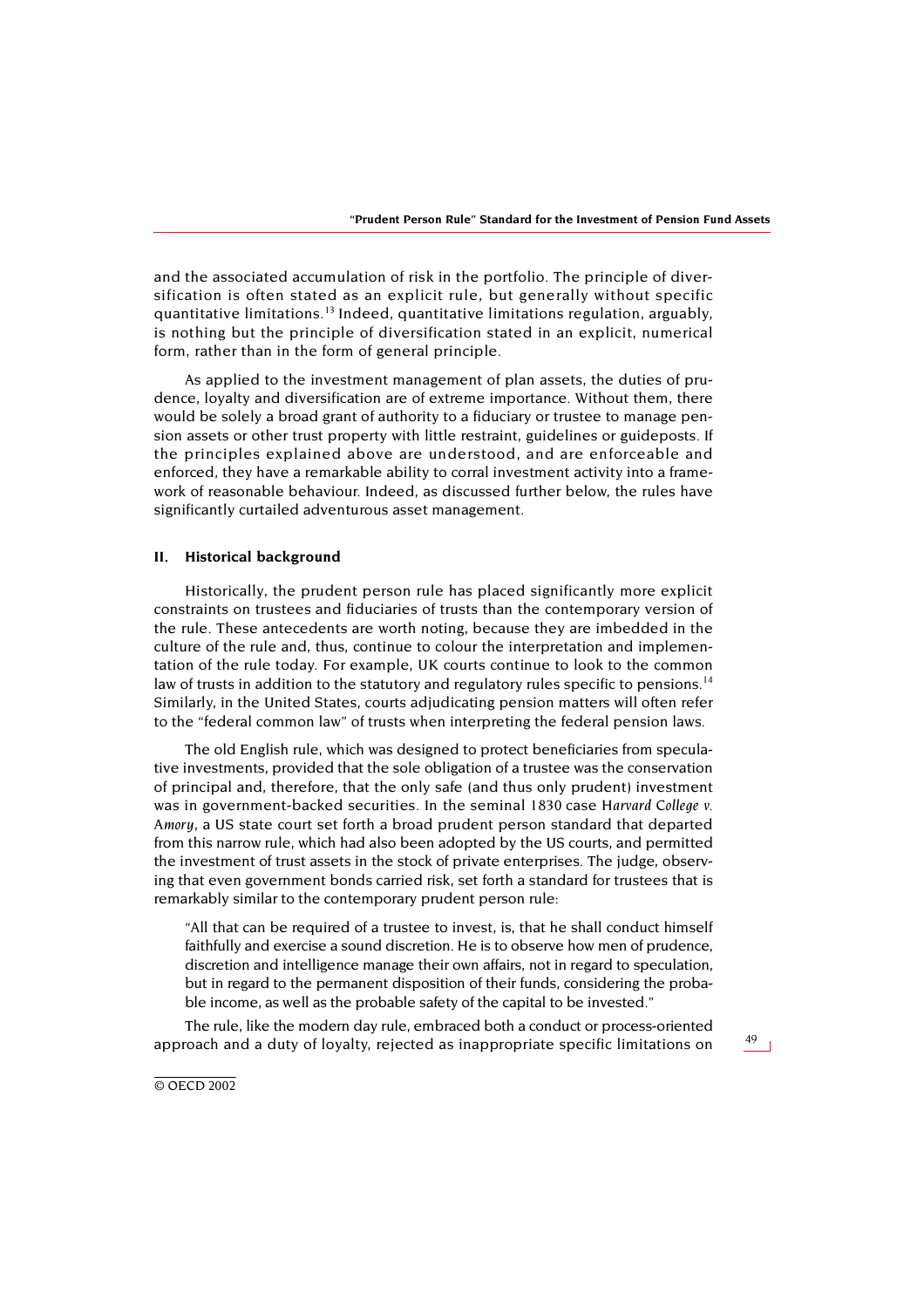specific types of investment, and recognised that return on capital ("income") is a legitimate factor in addition to the preservation or safety of the capital. It also set forth a rudimentary concept of risk consistent with the contemporary understanding that all investment decisions come with risk, and therefore, that even a prudently made investment could turn out badly.<sup>15</sup>

The *Amory* decision, however, also emphasised the avoidance of "speculation", and the need to give due consideration to expected "income" and the "safety" of the principal. Focusing on these elements of the *Amory* decision, US courts quickly retreated wholesale from the spirit of the *Amory* opinion. They moved away from its process-oriented approach, and returned to a more traditional approach in defining prudent investment management behaviour for trustees. This was reflected in several ways. First, specific types of investments were declared to be "speculative" *per se* and, thus, in violation of the prudent person rule. Second, the post-*Amory* courts focused on a trustee's duty to preserve capital, even at the cost of failing to protect trust assets from the ravages of inflation. Third, the courts continued to review trust investments on an investment-byinvestment basis, without regard to the trust's overall portfolio. This post-*Amory* judicial interpretation of prudence was also reflected in legislation.<sup>[16](#page-31-0)</sup>

As a result of the post-*Amory* retrenchment, the prudent person rule as applied in the United States was, in fact, quite restrictive until the passage of the ERISA legislation in 1974 – legislation applicable only to pension plans sponsored by private (non-governmental) employers. Since 1974, however, most United States public pension plans, that is those sponsored by state and local governments for their employees, also have adopted an ERISA-like prudent person standard.<sup>[17](#page-31-1)</sup> The restrictive common law standard that applies to non-pension trusts prevailed in the United States well into the 1980s.<sup>18</sup> Under this traditional approach, trustees were thus discouraged from contemplating the use of newer investment strategies and products and from reviewing an investment opportunity in the context of an overall portfolio of investments. Indeed, there is a large body of commentary that reflects frustration with the rigidity of the common law version of the US prudent person rule. Many commentators have been quite critical of the inability of the US common law rule to accommodate newer investment products, methods and theories (the concepts of modern portfolio theory, hedging, securities lending practices, etc.).[19](#page-31-3)

A similarly restrictive approach remained in effect for pension trusts in the United Kingdom well into the 20th century. In the United Kingdom, the pension laws limited the nature of investment under both 1925 and 1961 legislation. The 1925 legislation, for instance, limited investment to certain government or governmentsponsored securities and to stocks of local authorities and certain railways and utilities. The 1961 legislation was somewhat more flexible; 1995 legislation essentially eliminated such *per se* limitations.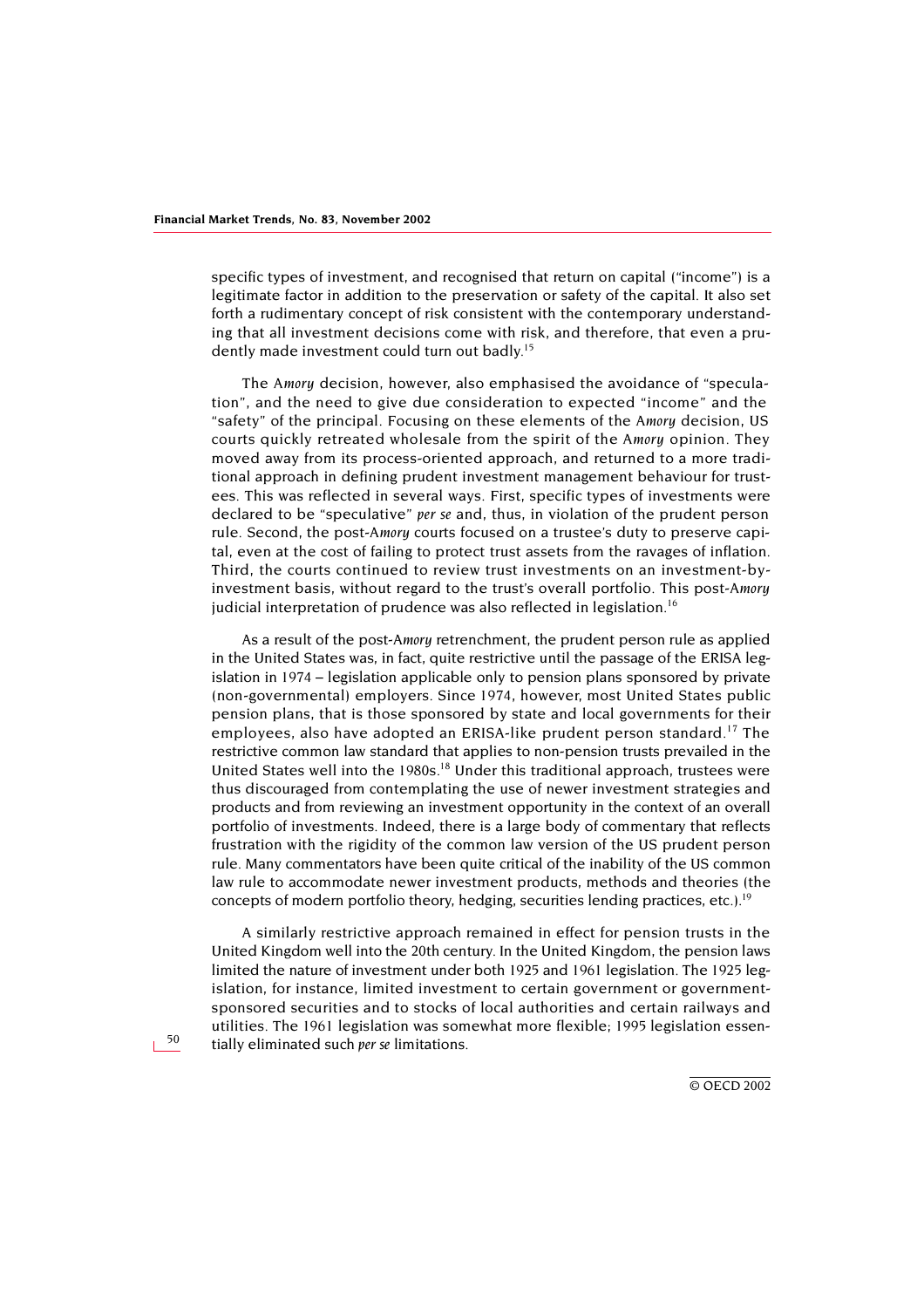### **III. The prudent person rule in practice**

In this section we provide some detail about the UK and US rules as applied to pensions, a brief overview of some additional countries that apply a prudent person rule or approach, and some general remarks regarding the rule's adaptability and flexibility.

*UK application of the prudent person rule.* In the United Kingdom, the duties and powers of pension trustees derive from three sources: 1) the trust document and rules of the pension scheme; 2) the general law applicable to trustees, which is a mixture of legislation – such as the Trustees Act of 1925 – and case law; and 3) the law specific to trustees of occupational pension schemes, found largely in the Pensions Security Act 1993 and Pensions Act 1995.

Generally, in carrying out their powers and obligations, pension trustees in the United Kingdom are bound to exercise reasonable care and to show the prudence and diligence that an ordinary man of business would in the exercise of his own affairs. In the words of a 19th century court, the duty is to "take such care as an ordinary prudent man would take if he were minded to make an investment for the benefit of other people for whom he felt morally bound".<sup>20</sup> In accordance with common law principles, pension trustees also have a general duty to invest the pension scheme's assets and not allow them to sit idle, unless immediately required for the payment of benefits or other purposes.

In addition to these common law obligations, the powers and duties of pension trustees with respect to asset management are further codified at Sections 33-36 of the Pensions Act  $1995$ ,  $21$  as follows:

- 1. Trustees and any person to whom the function has been delegated, have a duty of care to exercise skill in the performance of the investment function, exercising any special skills they may possess.
- 2. When choosing investments, the trustees must have regard for *a)* the need to diversify investments insofar as appropriate for the pension scheme; *b)* the suitability of the type of investment for the pension scheme and *c)* the suitability of the particular investment; the trustees also must *d)* obtain proper advice on their investments, and *e)* act in accordance with their statement of investment principles.
- 3. Trustees must prepare and maintain a written statement of investment principles that *a)* identify the kinds of investments to be held; *b)* identify the balance between different kinds of investment; *c)* address the nature and extent of risk anticipated in the investment portfolio; *d)* identify the expected return on investments; and *e)* set forth a policy for assuring compliance with the investment principles set forth in the statute.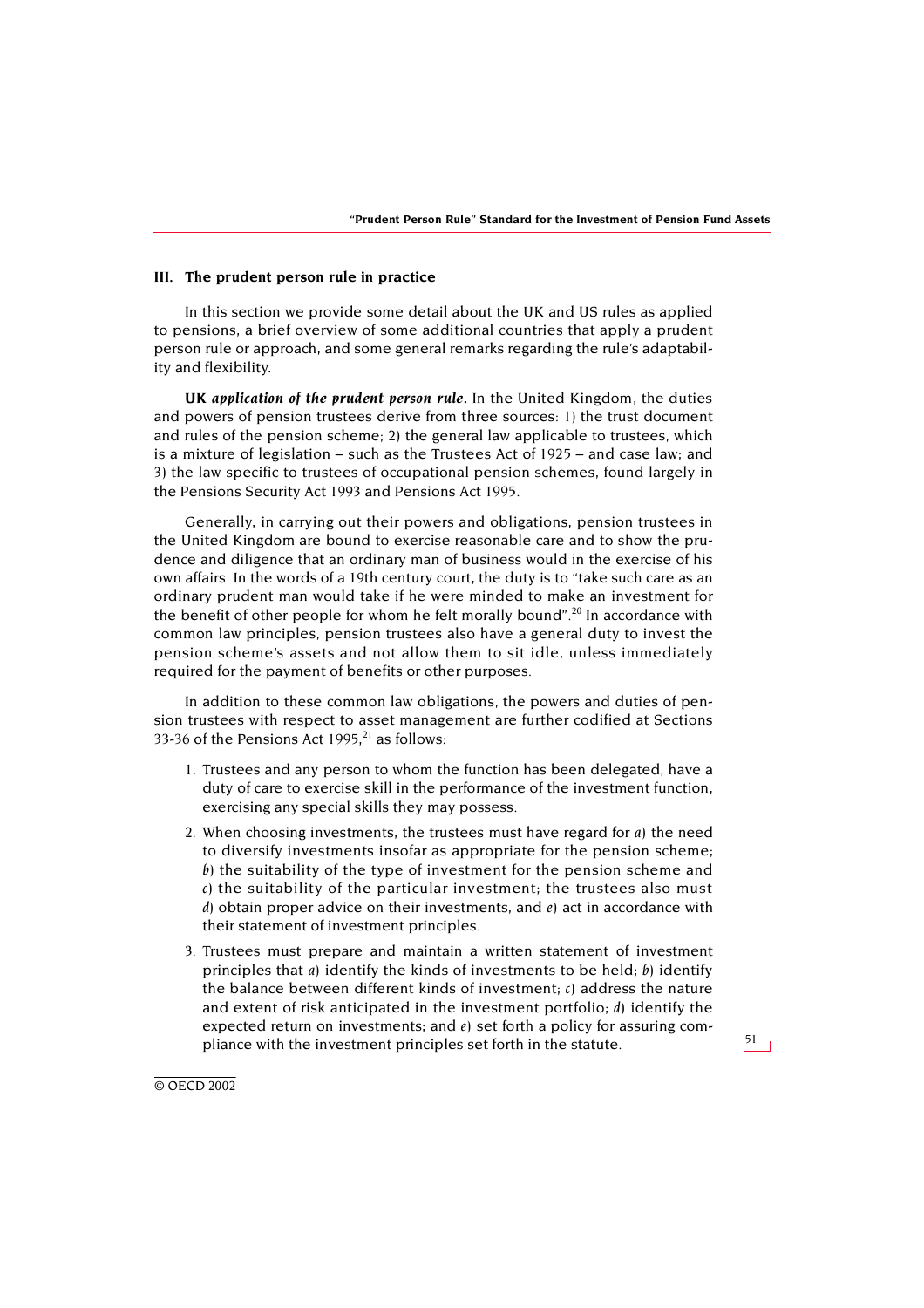- 4. Subject to these rules, the trustees' powers to invest are broad, and include the power "to make an investment of any kind as if they were absolutely entitled to the assets of the scheme".
- 5. Trustees may delegate investment functions to a fund manager legally authorised to undertake investment business in UK; the trustees, however, must assure the fund manager has appropriate knowledge and experience, and monitor the fund manager's performance.

The UK law also restricts employer-related investments ("self-investment") – using an explicit, quantitative limit to do so. Specifically, these investments are restricted to 5% of the pension scheme's assets. Loans to the employer are totally prohibited.

The UK law generally takes a "whole portfolio approach". Specifically, trustees and their investment managers are judged by the standards of portfolio management theory current at the relevant time, and the level of risk in the portfolio as a whole will be looked at, rather than on a per investment basis. $22$ 

*US application of the prudent person rule.* As previously noted, the US rule is set forth in the Employee Retirement Income Security Act of 1974 (ERISA). ERISA Section 404 sets forth the general standards of fiduciary conduct, requiring that plan trustees and other fiduciaries to the pension plan discharge their duties in the following manner:

- 1. "Solely in the interest of plan participants and beneficiaries."
- 2. "For the exclusive purpose of providing benefits" and "defraying reasonable expenses of administering the plan".
- 3. "With the care, skill, prudence and diligence under the circumstances then prevailing that a prudent man acting in a like capacity and familiar with such matters would use in the conduct of an enterprise of a like character with like aims."
- 4. "By diversifying investments… so as to minimize the risk of large losses, unless under the circumstances it is clearly prudent not to do so."
- 5. In accordance with plan documents.

Unlike UK law, the US pension statute does not expressly require pension plan fiduciaries to establish an "investment policy". The US Department of Labor, however, has strongly encouraged their preparation and use. $^{23}$ 

To the extent a plan fiduciary delegates investment responsibility to an investment manager, that manager is subject to the prudent person rule as expressed in Section 404.<sup>[24](#page-32-0)</sup>

© OECD 2002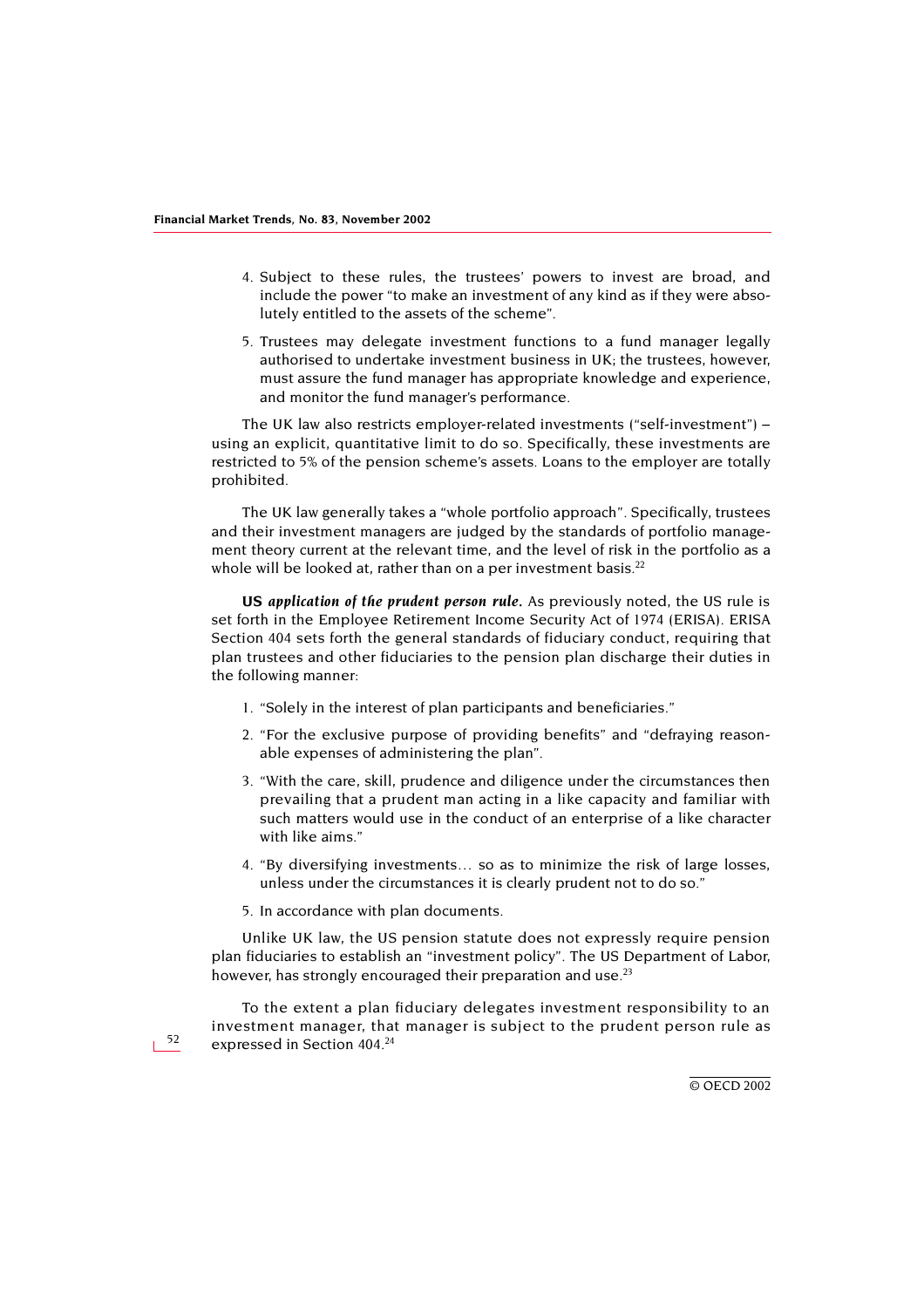Although the ERISA prudent person rule essentially codifies the common law, US courts have in fact interpreted this codification of the law to be a more exacting standard. One often-quoted judicial opinion stated that the duties of an ERISA trustee are "the highest known to the law".[25](#page-32-1)

Similar to the UK law, the US law also supplements the general standard by explicitly addressing the issue of self-investment. It places significant quantitative limits (generally 10% of plan assets) on a pension plan's acquisition and holding of employer securities and real property. It also expressly prohibits numerous specified transactions between a plan, plan fiduciaries and affiliated "parties in interest"[.26](#page-32-2)

ERISA takes a "whole portfolio approach" to plan asset management. The US Department of Labor specifically clarified that the statutory standard should be interpreted to mean that the "prudence of a particular investment decision should not be judged without regard to the role that the proposed investment or investment course of action plays within the overall portfolio".<sup>28</sup>

In interpreting the statute, both the US Department of Labor and the courts have stressed the importance of "process". The Department's regulatory pronouncements indicate that fiduciaries should give "appropriate consideration" to all relevant factors in assessing an investment; employ proper methods to investigate, evaluate, and structure investments; act in a manner in accordance with others who have a capacity and familiarity with such matters; and exercise independent judgement when making investment decisions.<sup>29</sup> The regulator has steadfastly refused to develop any list of investments or investment techniques that might be considered *per se* permissible or impermissible[.30](#page-32-5)

*Additional countries that employ the prudent person rule.*[31](#page-32-6) Most countries employing a version of the prudent person rule similar to that used in the United Kingdom and the United States have an Anglo-Saxon common law legal tradition. These would include among others Australia, Canada, and Ireland. Certain non-Anglo-Saxon countries also use a prudent person approach, including principles such as diversification and dispersion in their regulatory framework. These would include, for example, Italy, Japan and the Netherlands, among others. In some cases, the prudent person rule is accompanied by certain quantitative restrictions. However, some of those restrictions – such as those that require diversification or limit selfinvestment – are, in effect, an articulation of aspects of the prudent person rule.

As already noted, both the United Kingdom and the United States require that pension assets be invested on a diversified basis. In each case, however, this diversification requirement is stated as a general principle, rather than in terms of specific quantitative rules. Similarly, the Netherlands also includes a general diversification requirement in its laws. By contrast, Canada imposes certain quantitative limitations related to diversification, for example, by limiting real estate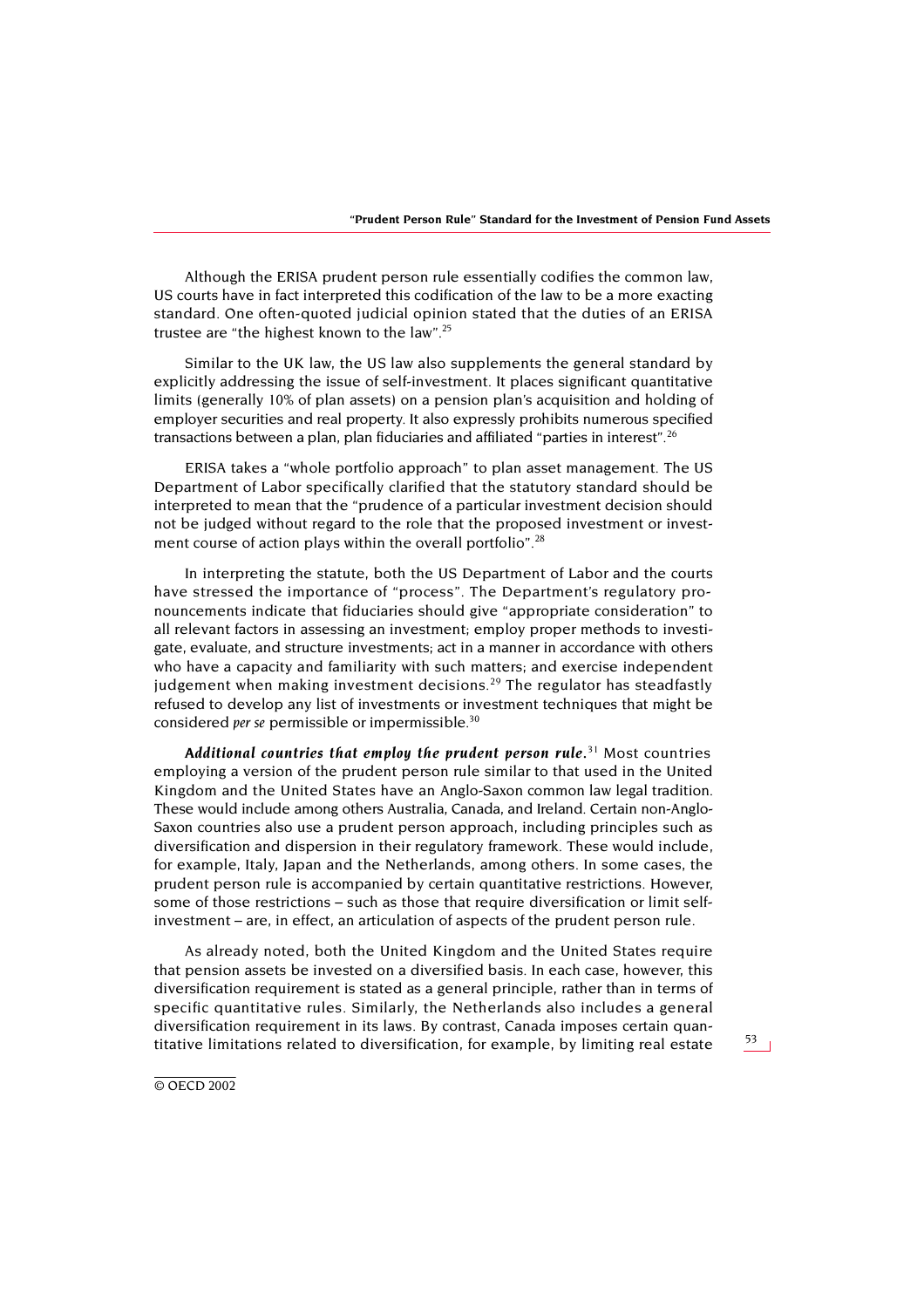investment to 5% of a pension fund's portfolio and limiting fund investment in foreign assets to 30%. Italy permits only up to 15% of a pension fund to be invested in one investment.

Countries that employ a prudent person rule also frequently employ explicit quantitative restrictions on self-investment. Examples include Australia (5%), Canada (10%), Netherlands (generally 5%) and, as already noted, the United Kingdom (5%); and the United States (generally 10%).<sup>[32](#page-33-0)</sup> Ireland requires disclosure when the 5% threshold is crossed. The EU Directive applies a 5% limit to investment in the "sponsoring undertaking" and a 10% limit to investment in entities within the "same group" as the sponsoring undertaking. Non-Anglo-Saxon countries with a prudent person approach also sometimes include similar explicitly quantitative restrictions on self-investment.

Of course, the more explicit and numerous the restrictions placed upon the composition of a pension fund's portfolio, the less distinguishable the prudent person rule becomes from the quantitative limitation approach employed by many other countries. Indeed, countries employing a combination of the two approaches present a significant challenge in comparing investment outcomes under the two methods of investment regulation. (See discussion below at Part VI of this paper.)

*Prudent person rule can vary in application.* It is important to observe, based on the discussion above, that in practice the prudent person rule is interpreted, calibrated and applied in a variety of ways. This can be demonstrated first by comparing the rule as historically applied to its contemporary form; second, by comparing the details of the contemporary rule in the United Kingdom with those in the United States; and third, by comparing the rule as applied to pensions with the rule as applied in non-pension trust contexts.

Historically, as identified above, the prudent person rule focused on the preservation of capital and an extreme aversion to risk-taking; the rule included *per se* prohibitions on investing in a number of asset categories; and courts applying the rule reviewed investment decisions on an investment-by-investment basis. By contrast, contemporary interpretations of the rule strike a wholly different balance between capital preservation and risk-taking, and emphasise the investment management process over the actual investments made. Today's courts, reviewing the prudence of any particular investment, do so in the context of a fiduciary's management of the entire trust portfolio.

Similarly, the details of the rule vary from jurisdiction to jurisdiction. For instance, the United States incorporates a "prudent expert" standard in its pension laws, whereas the United Kingdom uses an "ordinary man of business" standard. Likewise, some countries will more explicitly state various aspects of the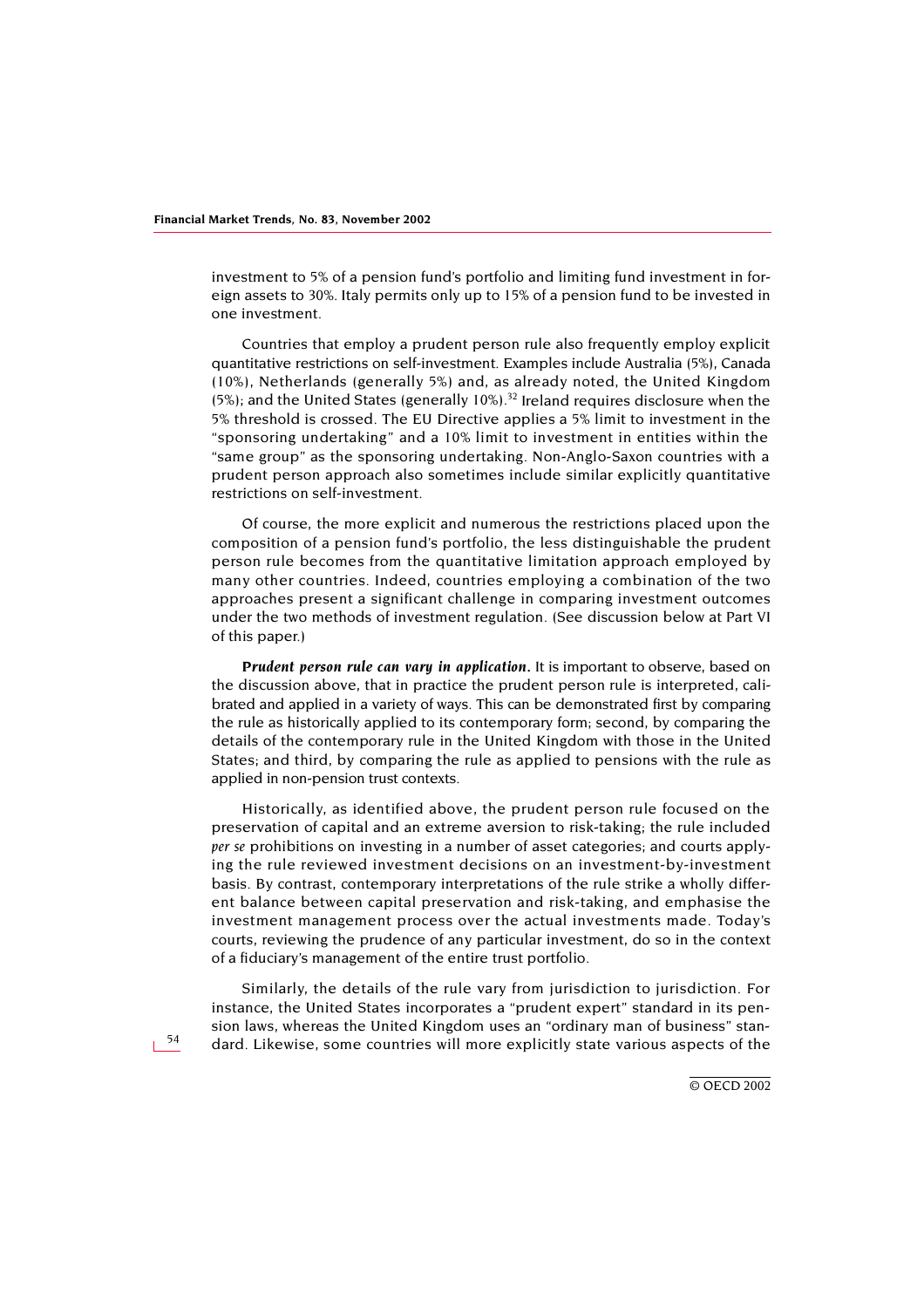rule than others will. For example, the United Kingdom explicitly requires fiduciaries to develop a statement of investment policy to guide investment decision making. In the United States, however, there is no explicit rule on this point.

Even within a country, the precise parameters of the rule may vary with the context. As noted above, this is true of the nature of fiduciary obligations generally. For example, the fiduciary obligations of a corporate director to a corporation and its shareholders are different from the fiduciary obligations of a trustee to a trust and its beneficiaries. This is also true within the trust context itself. The precise rules applied to pension trusts – in both the United Kingdom and the United States – differ from those applied to non-pension trusts. Both the United Kingdom and the United States have developed prudent person rules specific to pensions or added rules that complement the basic rule. Within the United States, the common law rule as applied to bank trusts and other institutions has not developed in lock step with the pension rule. (Indeed, these differences are reflected in investment practices and investment outcomes. See below at Section IV.)

More generally, in designing a prudent person rule applicable to pension asset management, some jurisdictions rely more on a "purer" form of the rule, albeit often supplemented with rules providing additional specificity to the general standard *(e.g.,* the United Kingdom, the United States); other jurisdictions appear to use a combined approach that also relies, in part, on quantitative restrictions *(e.g.,* Canada, certain US public (state and local government) plans, EU directive.)

*Adaptability of the prudent person rule.* Notwithstanding the differences, in its contemporary application in the United Kingdom and the United States, the prudent person rule has shown itself to be broadly applicable, flexible and resilient. This may be because the contemporary prudent person rule is set out as a set of principles intended to lead to prudential decision-making, rather than to dictate outcome. The adaptable nature of the rule in application is both its principal strength and weakness.

Adaptability is needed to accommodate the wide variety of objectives and circumstances that trustees and other fiduciaries may face. It is also important in light of the rapid pace of change in today's financial marketplace. For example, our concept of risk and risk management techniques have changed dramatically over time and will continue to do so. Today's trustees and fiduciaries must assess a constant stream of new developments in the financial markets, new investment products and advances in practice and theory employed by asset managers. The prudent person rule has provided fiduciaries the flexibility they need to make investment management decisions in this ever-changing environment.

This very virtue of the prudent person rule, however, is perhaps its greatest weakness. The rule's appropriate application is not as readily assessed as a clear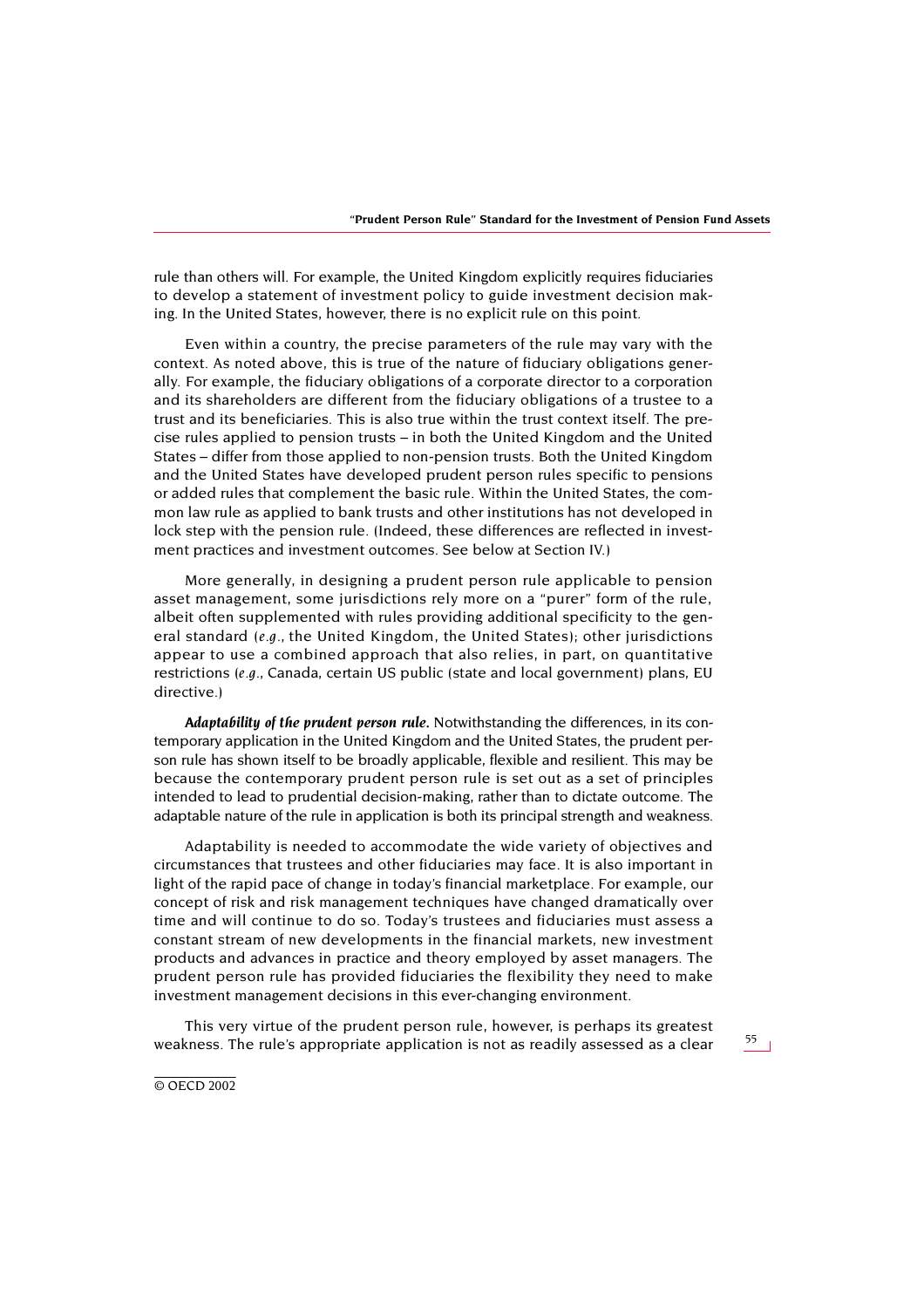quantitative limitation. While this is true of any rule of law that takes the form of a broad principle, it nonetheless presents challenges for pension trustees and fiduciaries, as well as for regulators and supervisors. Simply put, it may not be easy to determine when the rule is violated. As economic circumstances and a pension fund's demographic profile change and as new products, techniques and methods of investment become available, trustees and fiduciaries, under the prudent person rule, must consider whether their current investment practices and investment portfolio remain prudent and whether that which is newly available may be appropriately and prudently utilised in their particular pension fund. This process of on-going monitoring, review and assessment is, of course, the very heart of the prudent person rule. Similarly, pension regulators and supervisors themselves may need to decide whether certain of these new products, investment techniques and practices are more or less likely to be prudently used by plan trustees and offer guidance to the fiduciary community.

*Applicability to member-directed pension plans.* The discussion thus far has focused on the application of the prudent person rule to the investment management of pension fund assets. The rule applies, however, much more broadly. For example, the rule continues to have a significant role to play in the management of defined contribution vehicles with member-directed accounts. Thus, under the rule in the United States, plan or fund trustees are required to select and review investment options available to plan members. In carrying out such responsibilities, trustees are expected to assure the availability of an appropriate array of investment choices for members, considering the composition of the membership and their needs, the costs associated with each available investment and whether or not the investment is being adequately managed. In doing so, trustees to whom the prudent person rule applies may establish an investment policy and benchmarks by which to measure and monitor the performance of each investment option, replacing them when appropriate.

#### **IV. Impact of prudent person rule on investment manager behaviour**

This section reviews available studies presenting empirical data regarding investment performance under the prudent person rule. This literature consistently suggests that, on the whole, trustees and fiduciaries subject to the prudent person rule invest cautiously. Following the review of the data, we present some possible explanations for the observed behaviour.

*A review of studies presenting empirical data regarding investment performance under the rule.* Commentators reviewing pension funds and other funds subject to a prudent person rule generally observe that the rule has had a constraining effect on investment management behaviour. In reviewing the literature, however, one must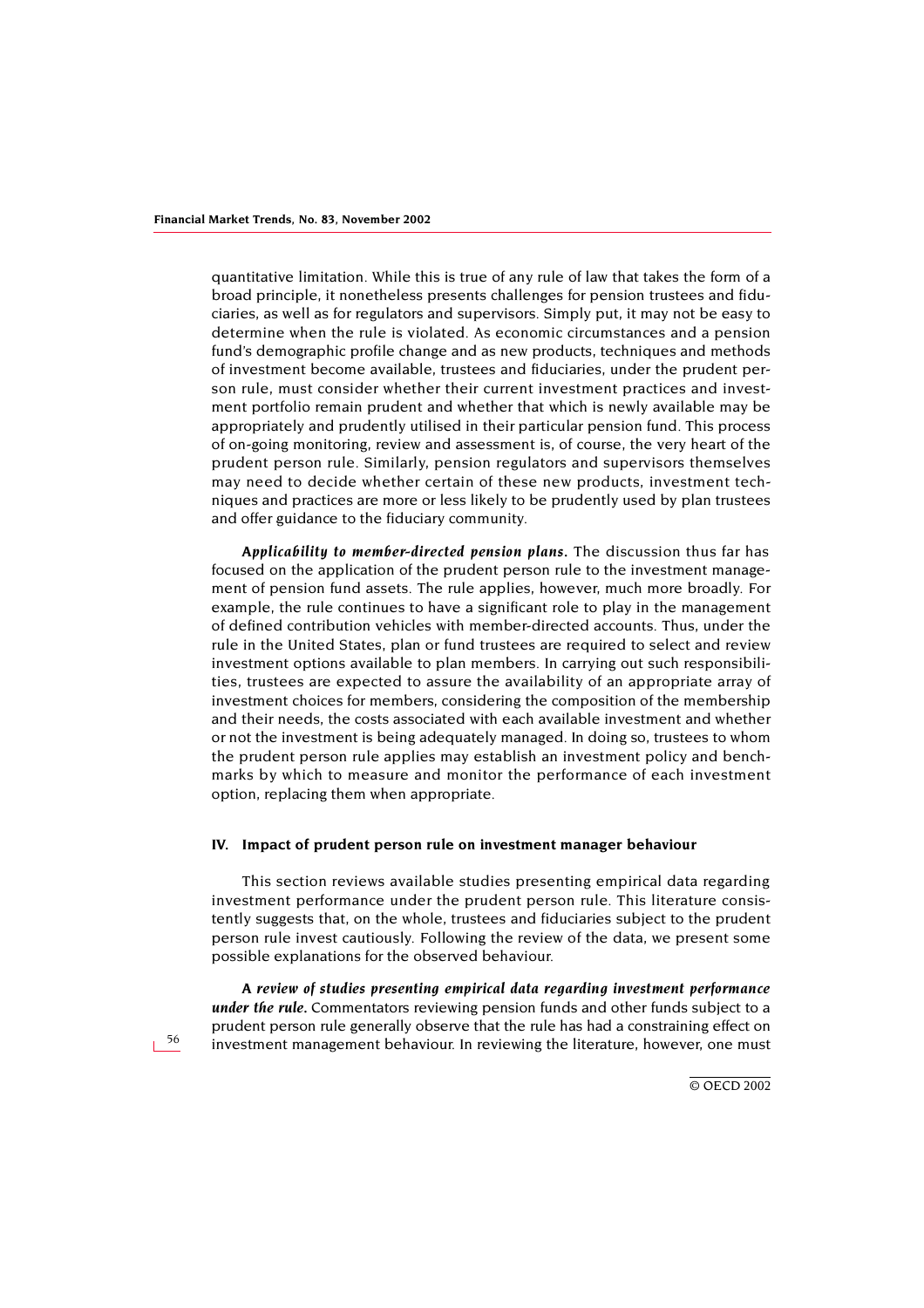carefully distinguish between the various versions of the rule being reviewed. In the United States, for instance, much commentary has focused on the common law rule as applied to non-pension trusts. As noted above, the common law rule in the United States, which is applied for instance to bank trust funds, was late in accommodating modern portfolio theory and more recent financial instruments now frequently used in asset management, as compared to the rule applied to US pension plans. Similarly, conclusions from these studies must be placed in some international perspective. Although the studies discussed below all suggest that pension funds, whether in the United States or the United Kingdom, are invested cautiously, as the Myners' Report pointed out, US pension funds are much more likely to invest in the private equity and venture capital markets than UK funds. $33$ 

Moreover, comparing fund performance or asset allocation in the aggregate may be misleading, as many trusts or funds will have entirely different short- and long-term needs than others. Presumably, these differing needs are reflected in the asset allocation of their portfolios. For instance, there is no reason to expect that a pension fund should have a similar portfolio to either another pension fund or a mutual fund, or that all mutual funds will have similar portfolio preferences, given the wide variety of objectives and styles of fund management. Looking at average institutional investment behaviour, therefore, may provide very little information from which to draw significant conclusions. Notwithstanding these reservations, there appears to be some consistency in findings among studies.

One study, which reviewed US data, concluded that under the prudent person rule investment managers tended to tilt the composition of their portfolios over time toward stocks that courts might view as prudent.<sup>34</sup> Notably, this study found that bank trust managers acted more cautiously in this regard than pension fund managers; in turn, pension fund managers were more cautious than those managing mutual fund portfolios. This finding corresponds with the fact that common law trust standards in the United States historically have been more constraining than the statutory ERISA standards imposed on pension fund fiduciaries.

Another study, which reviewed the performance of the equity portfolios of UK pension funds from 1983-1997, made a similar finding to the US study. It found a similar pattern in the returns of most funds and the FT All Share index and concluded that with respect to their equity portfolios most pension funds were "closet trackers" of the index[.35](#page-33-3)

The Myners' Report, which was issued in 2001, identified similar investment management practices in its review of UK pension funds and their investment management activities. Specifically, the report found that the pension trustee practice of reviewing investment manager performance by "benchmarking" provides incentives to "cling closely to stock market indices". Further, incentives were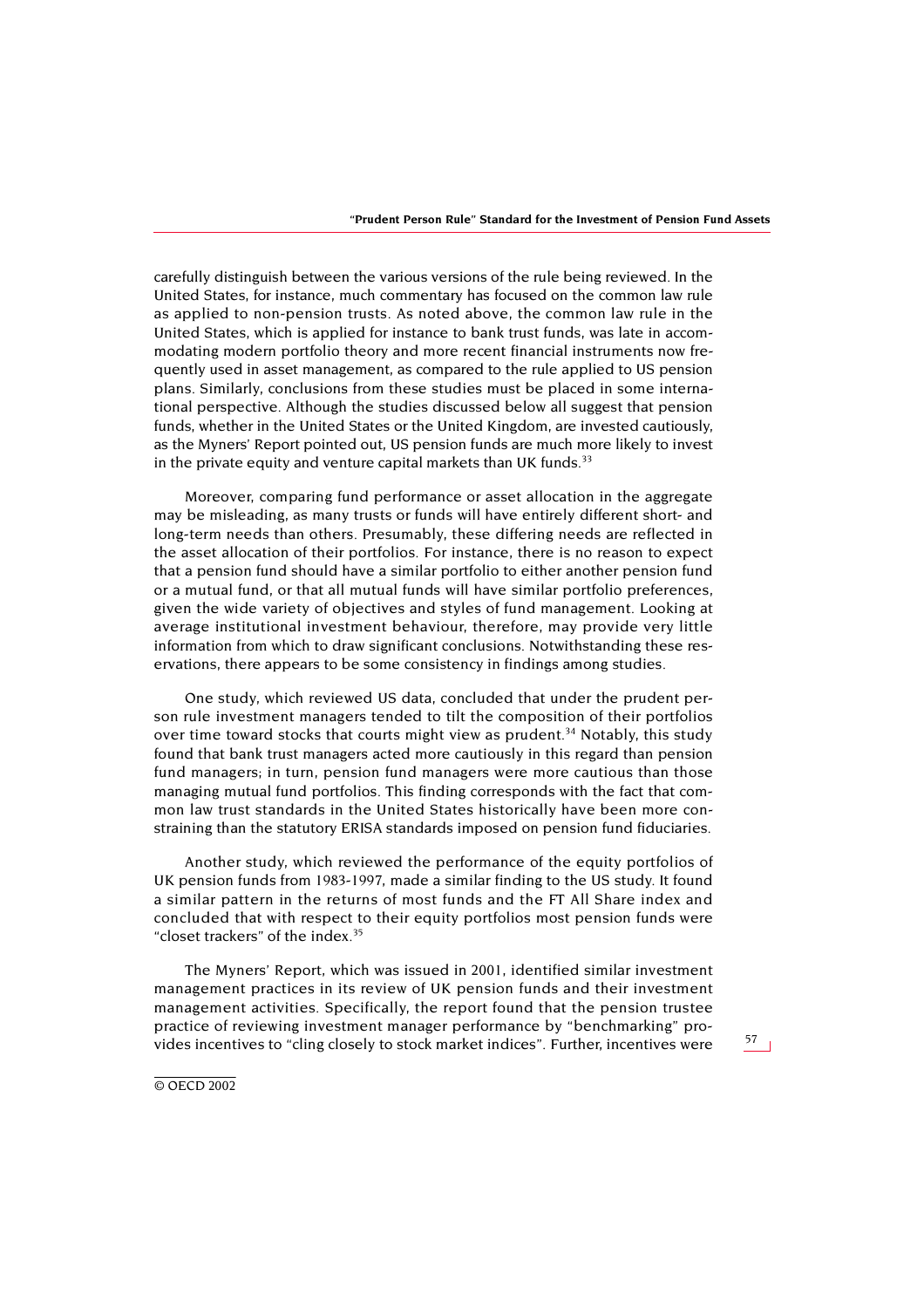aligned such that there was little investment in new and different asset classes, such as private equity.

Finally, a 1985 survey of US managers of bank trust assets, college and university endowments, private foundations and corporate pension fund sponsors – although a bit dated – found that one-third of the managers that were surveyed stated that the version of the prudent person rule that applied to them constrained their investment activities. Bank trust departments, subject to the most rigid version of the prudent man rule, reported the most constraint, while pension fund sponsors subject to ERISA, the more liberal version of the standard, reported the least constraint. The survey also found that the use of many new or unconventional products and techniques were considered legally precluded or questionable by a significant number of fiduciaries. Although some "less conventional investments", such as venture capital, real estate and foreign equities, had gained acceptance in portfolios, others, such as options, futures, and index funds were not typically employed at the time of the survey.<sup>36</sup>

*Explaining cautious investment behaviour under prudent person rule.* There seem to be a number of somewhat overlapping reasons for the investment management behaviour identified in the studies noted above. These include:

- The substantive antecedent common law.
- The nature of common law lawmaking.
- Benchmarking practices and related herding behaviour.
- The due diligence and process-orientation of the prudent person rule.
- The threat of liability.

Each is discussed in turn below.

*Substantive antecedent law.* As discussed above, the contemporary prudent person rule is historically rooted in prior versions of the rule that emphasised the preservation of capital rather than the achievement of investment gain, investment-by-investment review, and per se restrictions on certain investments. This history continues to colour the rule and its interpretation by trustees, fiduciaries, regulatory authorities and courts. Even where the prudent person rule has a statutory basis, as in both UK and US pension law, the common law antecedents continue to play a role in the interpretation of the rule's parameters. Moreover, courts may be ill-at-ease considering and reviewing complex portfolio management techniques, especially where payments to retirees are at stake, and thus, have some inclination to resort to a review of the performance of a particular asset rather than an entire portfolio[.37](#page-33-5)

*Nature of common law.* Judicial lawmaking, particularly in common law jurisdictions, is characteristically a cautious and incremental process. First, courts

© OECD 2002

58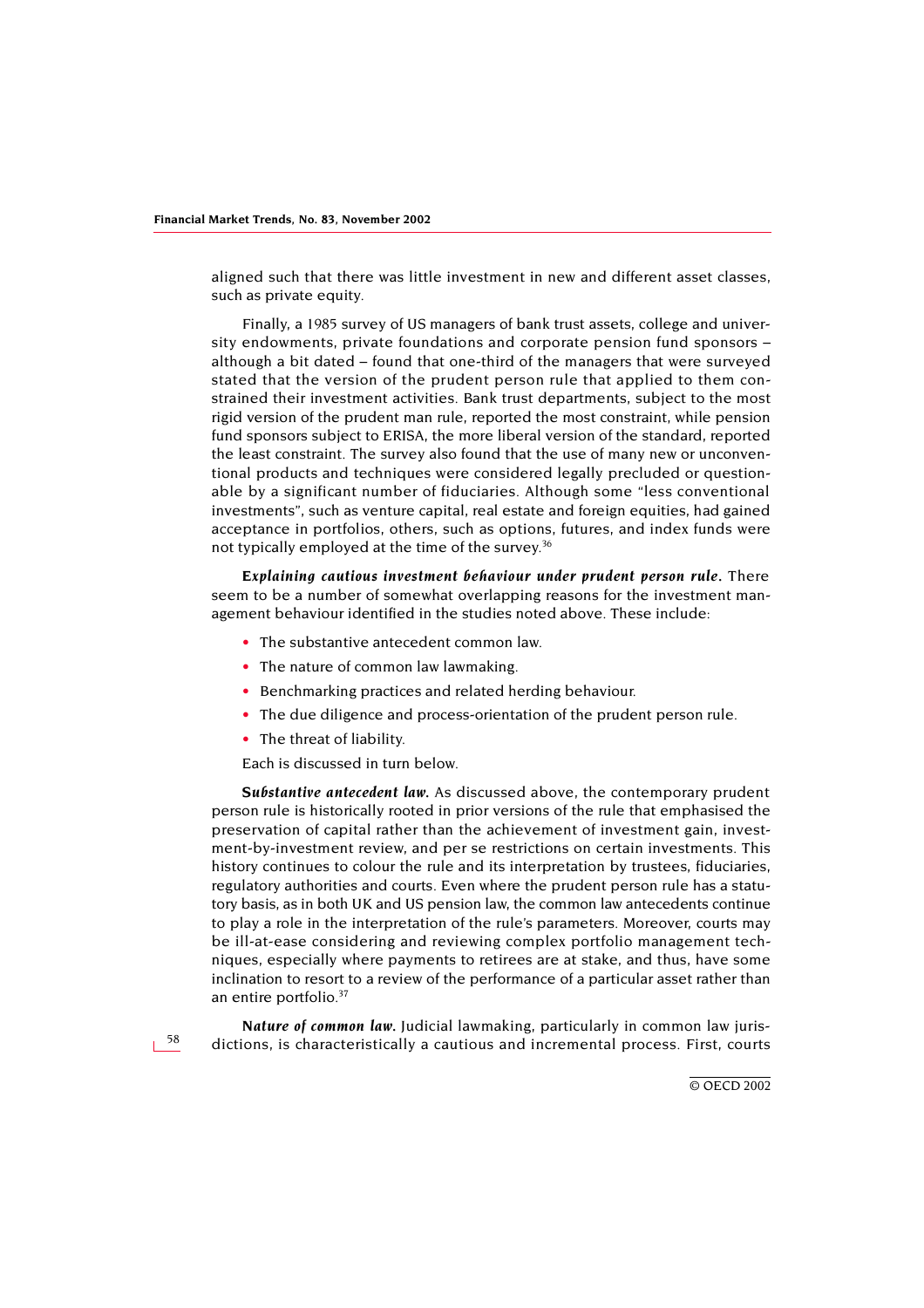traditionally respect and adhere to legal precedent and standards established in previous cases. Second, courts must wait for appropriate cases or controversies to either promulgate new or reinforce old standards of law. Each of these elements slows the acceptance of contemporary theories, practices and products used in asset management.

Legislators and regulators may step into the breach where the courts do not accommodate changing practices. Even so, jurisdictions with longstanding prudent person traditions are cautious in adapting to expansive new laws or "liberalisations". Moreover, trustees and fiduciaries often are reticent to quickly take advantage of the legislative or regulatory action intended to liberalise current practice under the rule. In the United States, for instance, it took not only the passage of federal law in 1974, but further regulatory action by the US Department of Labor to affirmatively clarify for US pension plan trustees that they could employ modern portfolio theory within the prudent person framework.

In the United Kingdom, the 1995 pension laws provided trustees the power to invest pension assets and select investments subject to a prudent person rule. As noted above, subject only to restrictions placed on them by the pension scheme and the fiduciary duty of prudent investment, the trustees under the 1995 law have the same power to make an investment of any kind as if they were absolutely entitled to the assets. This law, in effect, conferred a wide range of investment power – making prior legislation conferring less authority no longer applicable.<sup>[38](#page-33-6)</sup> Notwithstanding the legislation, according to at least one commentator, there was some debate about the sufficiency of the statutory authority. Specifically, because the 1995 legislation did not define "investment", doubt was expressed that the acquisition of assets likely to produce capital return rather than an income stream was permitted under the legislation. While this was likely an overly cautious view, it is apparently common – as a result of this concern – to include explicitly a number of powers in the trust document to assure that trustees can engage in some activities that may not strictly be regarded as "investments" under the statute itself. Two of the most common "activities" in this category are the power to purchase options and futures and the power to engage in securities lending.<sup>39</sup>

*Benchmarking practices and herding.* Benchmarking is one activity that fiduciaries engage in to satisfy the standard of care imposed upon them by the prudent person rule. First, the benchmarking activity is an on-going procedural activity that responds to the procedural component of the rule. Second, benchmarking helps to satisfy a substantive aspect of the rule. Under the prudent person rule, plan or fund trustees and other fiduciaries are required to act as an ordinary prudent person of business entrusted with the management of another's money. To find out what ordinary prudent persons are doing, one might, quite naturally, look at a peer average or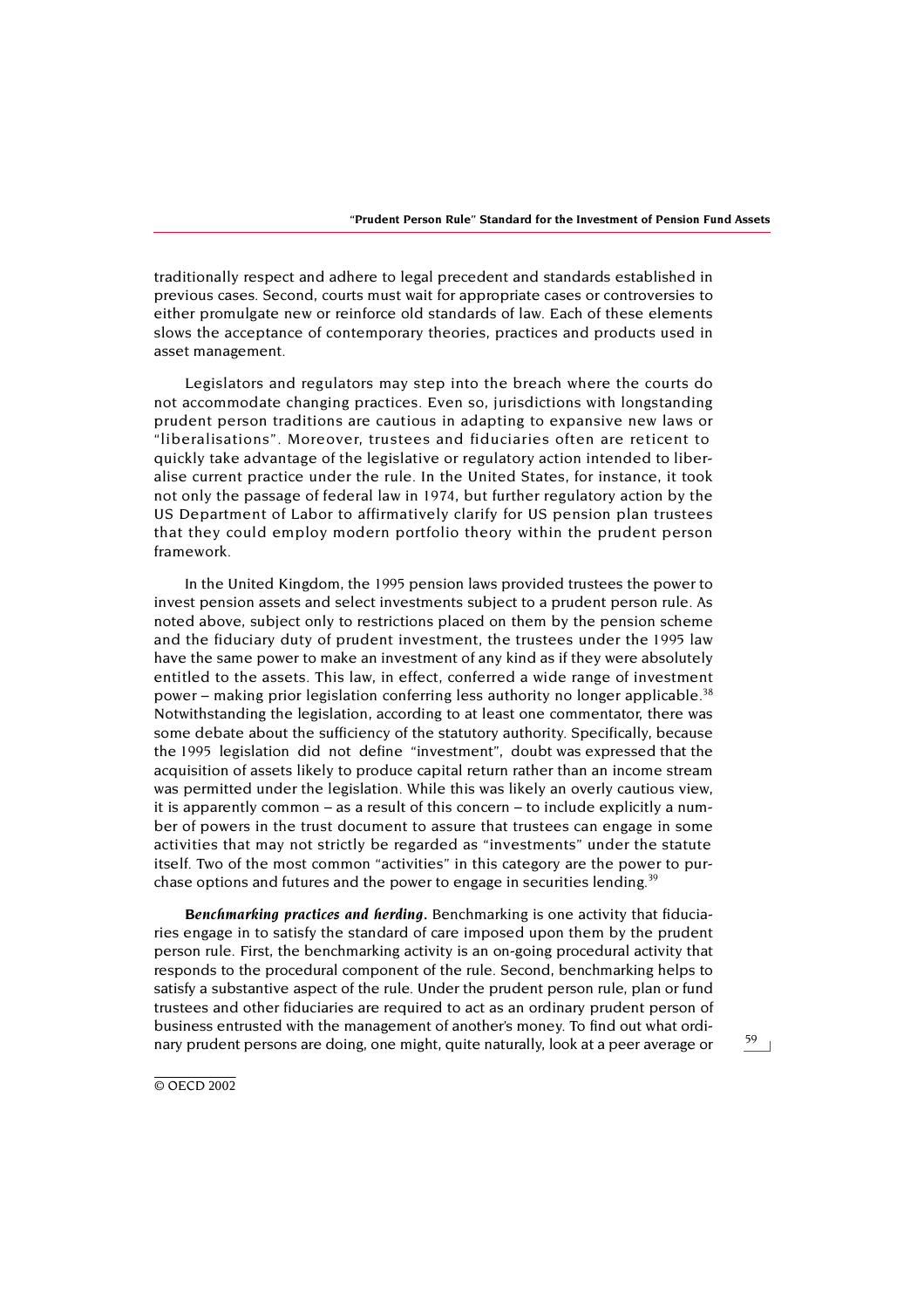relevant index as a benchmark.[40](#page-33-8) Indeed, trustees are likely to find themselves in breach of their fiduciary obligations – and potentially legally liable – if their plan's investment performance (or the performance of any investment manager that they have engaged on behalf of the plan or fund) is consistently below average and they have taken no steps to address the situation.

The Myners' Report noted that the practice of "benchmarking" investment manager performance might lead to "herding" behaviour. "Herding" is characterised by an excessive adherence to the practices of one's peers. The Myners' Report observation is consistent with that of other researchers and commentators that were discussed above. Herding may be the unfortunate twin of caution, and may have some potentially undesirable side effects. First, if pension funds (and other similarly situated institutional investors) rely on the same indices and benchmarking tools, they will prefer similar, if not identical, investments. In theory, this alignment of investment preferences potentially could result in the overvaluation of the securities in the indices and produce exaggerated swings in their prices. Second, and more relevant to pension funds themselves, when fiduciaries have too strong an incentive to perform in accordance with their peers, it may also stifle innovation and appropriate risk-taking. As one US commentator observed, "[E]ven the liberality of ERISA's prudence standard has proved insufficient to overcome the craving for safety in numbers (and the attendant bias against innovation) that characterises fiduciaries subject to less sophisticated versions of the prudent man rule."<sup>[41](#page-33-9)</sup> One way to address this unwanted side effect of the rule, is to adopt a "prudent expert" standard, as opposed to a "ordinary person" standard. This might reduce the problem somewhat, although indications from US based studies suggest the effect of such a change may be small.

*Due diligence and process-orientation.* As discussed above, the prudent person rule emphasises process rather than investment outcome. It places a premium on effective fund governance, deliberative decision-making and appropriate documentation, *i.e.* on procedural prudence. In practice trustees have implemented their due diligence obligations and monitoring processes by using such practices as the benchmarking of performance, as discussed above, and by employing the expertise of a consultant community to assist them in the process of reviewing plan asset management. The deliberative and transparent nature of the process of making and reviewing asset allocation and investment decisions inherently breeds more cautious management.

One result of the due diligence activity of pension fund fiduciaries may be the recognition that it is very difficult to assess and select investments and investment managers. The most obvious way in which trustees can monitor fund managers is by reviewing performance, selecting managers who have exhibited the highest returns in the past and firing fund managers who fail to perform. But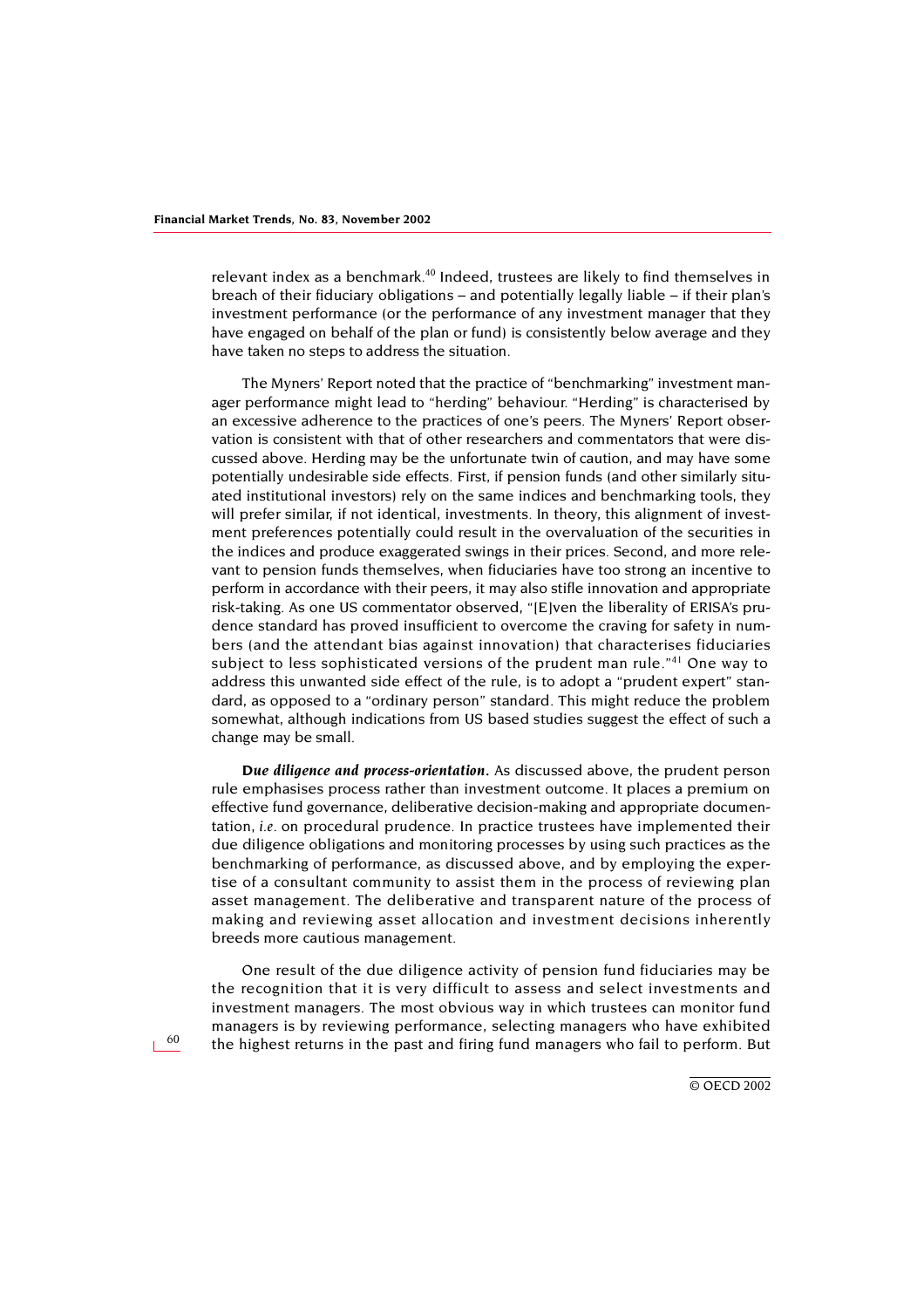comparing manager performance may be difficult when managers adopt different levels of risk and different strategies or styles, or have differing mandates from the trustees. Moreover over the short term, market volatility makes the analysis even more difficult. Indeed, it is difficult to show empirically that past years of investment manager performance sufficiently predict future perfor-mance.<sup>[42](#page-33-10)</sup> In addition to reviewing past performance, trustees may also review investment manager background and training, assess reputation and brand name of the firm, and use size of an investment management business or years of experience in the business as additional measures of investment management ability. Given the difficulties in selecting and assessing investment managers, the deliberative process itself may give rise to the conclusion that indexation (explicit or implicit) may be the most prudent route. $43$ 

There has been little empirical study of the pension fiduciary's decision making process, as distinguished from studies focusing on its outcomes. The Myners' Report findings focus on the practice of benchmarking. Another study, a survey of large US pension fund managers, finds a great deal of heterogeneity in the decision making processes employed by pension fiduciaries under the prudent person rule.[44](#page-34-1) Because the establishment of appropriate processes is at the heart of the prudent person rule, it is an area that warrants future study.

*Threat of liability.* Where the threat of supervisory review, sanctions, litigation or liability is real and credible, courts and regulators have substantial ability to shape the manner in which a rule is interpreted and applied by fiduciaries and investment managers. At bottom, the ultimate reason that other enumerated factors may have an effect on behaviour is because they are associated with a credible threat of liability or sanction.

As one commentator observed: "A collective savings institution is constrained by legal and actuarial requirements… While there are penalties for violating these risk thresholds, there are no obvious rewards for out-performing a minimum target return. This encourages a defensive attitude to asset management."[45](#page-34-2) Similarly, an observer of US fiduciary activity hypothesised that the exposure of ERISA fiduciaries to increased liability altered the incentive structure by which they operate. "Specifically, the incentives to maximise riskadjusted return was severely curtailed" because the fiduciary's level of performance was to be evaluated in terms of prevailing professional or other stan-dards applicable to pension asset management.<sup>[46](#page-34-3)</sup>

### **V. Factors for successful implementation of the prudent person rule**

This section identifies some key factors for the successful implementation of the prudent person rule as applied to the investment management of pension assets. The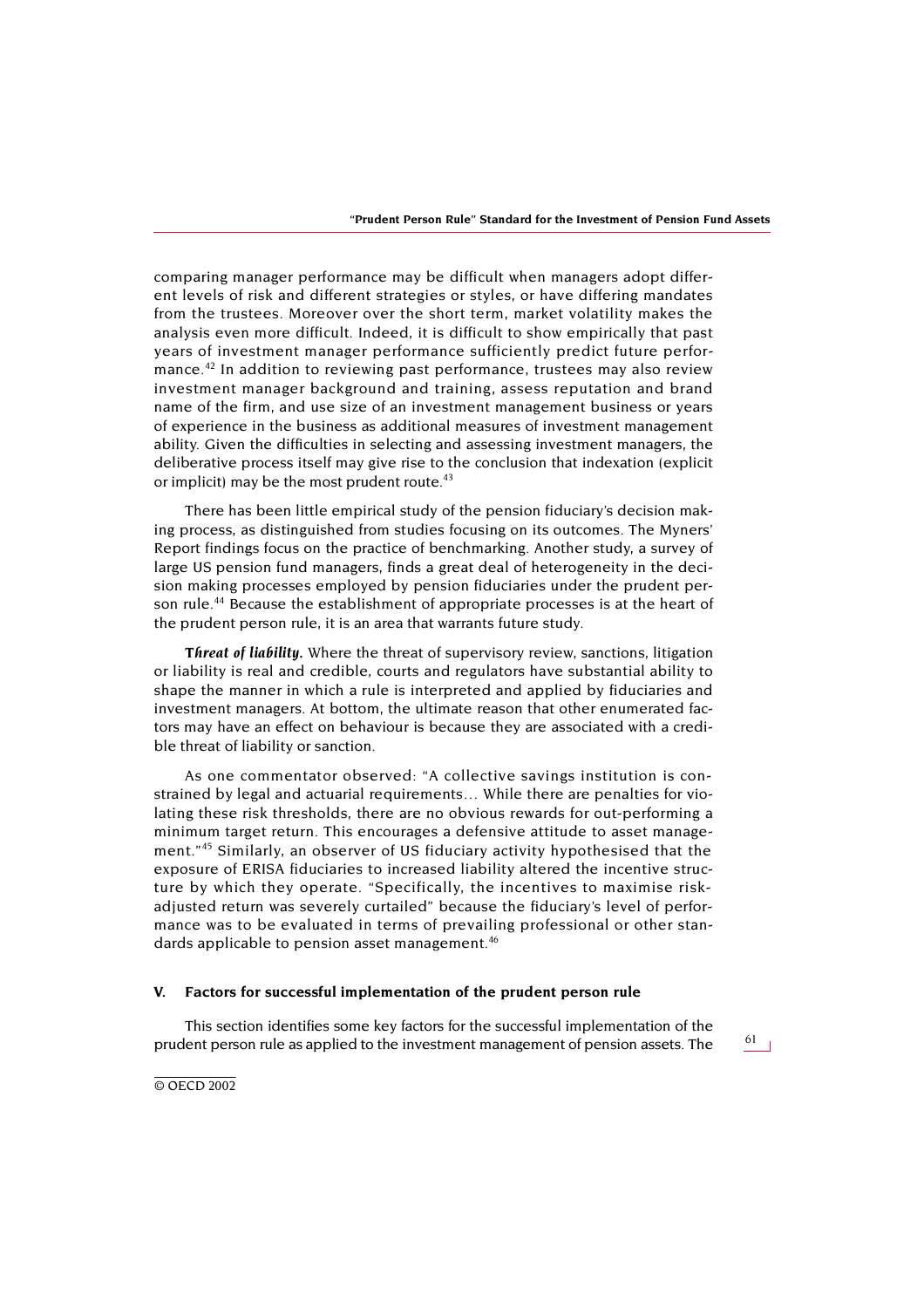identified factors reflect the explanations for cautious behaviour under the rule, which were just identified above. Specifically we discuss the following factors:

- The pension fund's governance framework.
- The role of the regulatory authority in rule interpretation.
- Monitoring, reporting and disclosure.
- The role of the judiciary.
- The availability of adequate remedies.

*The pension fund's governance framework.* Because the prudent person rule is a rule of process, it is vitally important that regulatory and supervisory authorities create incentives or rules that encourage or ensure that pension funds establish a robust, process-oriented decision-making framework within which investment management activities can be conducted. Suitability and competency requirements may be appropriate to assure that pension fund trustees and other fiduciaries are up to the task of managing the investment management process, as well as of carrying out other duties associated with pension fund administration.<sup>[47](#page-34-4)</sup> Similarly, a statement of investment principles or an investment policy might be used to guide trustee decision-making. Third, in establishing an appropriate governance framework, regulators (or pension fund fiduciaries themselves) should consider the role that various service providers (auditors, custodians, and others with certain oversight responsibilities) might play in enhancing the governance process. Similarly, investment management consultants and unaffiliated investment managers engaged by a pension plan or fund have an important role to play in the governance process, as pointed out in the Myners' Report.<sup>[48](#page-34-5)</sup>

*The role of the regulatory authority in rule interpretation.* Regulatory pronouncements can have a significant effect on the manner in which the prudent person rule is implemented by plan fiduciaries and trustees and thus have an effect on how much the general rule restrains certain activity. The effectiveness of the regulator, however, will be directly correlated with the ability to sanction or impose penalties when its pronouncements are disregarded. Thus, regulators, supported by sufficient enforcement authority and activity, can chill or encourage various investment practices. This regulatory function can be quite important in slowing down or encouraging the adoption of new investment products and risk-management techniques. In a trust and fiduciary culture that appears to be quite cautious in application of the prudent person rule, regulators and supervisory bodies may have particularly significant leverage to shape and define behaviour under the rule.

One example, which was mentioned earlier, involves the US Department of Labor pronouncement regarding the role of modern portfolio theory under the prudent person rule, which clarified the appropriateness of its use to a rather skit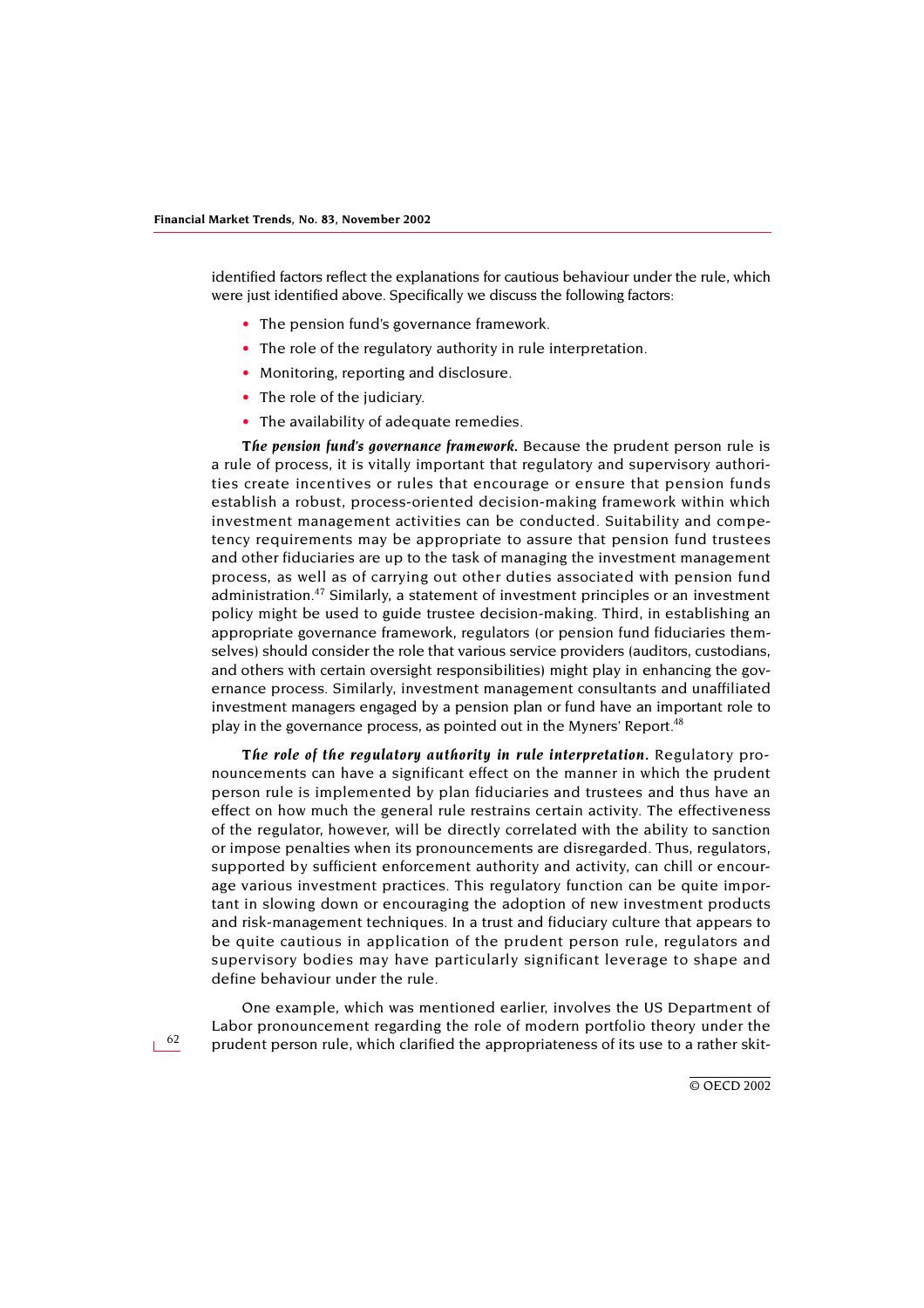tish trustee community. Similarly, the US Department of Labor clarified the role and management of derivatives in pension fund portfolios. The EU Directive deals similarly with the use of derivatives.<sup>49</sup> In this manner a regulator can massage the precise contours of the rule in application.

*Monitoring, reporting and disclosure.* Another key element in successful implementation of the prudent person rule is the ability of the supervisory authority and plan members to monitor plan investment management activity and all other related fiduciary activities. For effective monitoring to occur there must be adequate information available to the supervisory authority and plan members. This requires an effective reporting and disclosure regime.<sup>[50](#page-34-7)</sup> Supervisory authorities and plan members should be able to initiate legal proceedings, whether judicial or administrative in nature, when improprieties are discovered. (The right to initiate such proceedings, of course, must be balanced against the costs of doing so; judicial or administrative intervention can be costly, time-consuming and distracting for the pension fund.) Third party service providers (auditors, custodians, etc.) may also serve an important monitoring role with respect to a variety of pension fund activities related to the investment management of assets – either as external monitors or as parties reporting to fund trustees and fiduciaries as part of the governance process.

*The role of the judiciary.* The judiciary has played and continues to play a very important role in the development, interpretation, application, and enforcement of the prudent person rule in the United Kingdom, the United States and other Anglo-Saxon common law jurisdictions. In the absence of bright-line, quantitative rules, which it can easily apply, the judiciary will tend to rely more heavily on expert testimony as to the appropriateness of a given fund's investment management practices and the process and rationale by which various investment decisions were made. Judicial reliance on experts may reinforce the tendency of plan fiduciaries to use consultants and benchmarks in their management of plan assets to assure that plan asset management corresponds to industry standards.

*The availability of adequate remedies.* The extent of available remedies for violations of the prudent person rule and resulting losses to pension funds will have a direct impact on the amount of litigation or number of administrative actions that will be instigated by members on behalf of their pension plan or fund. There are numerous ways to calibrate remedies. Anglo-Saxon jurisdictions do not necessarily calculate remedies similarly, and courts within each jurisdiction continue to refine the precise parameters and nature of remedies.<sup>51</sup>

If an appropriate balance is struck, the threat of litigation, supervisory action, liability and/or sanctions can have a tremendous prophylactic effect on inappropriate investment management activity. The benefit of the presence of an effec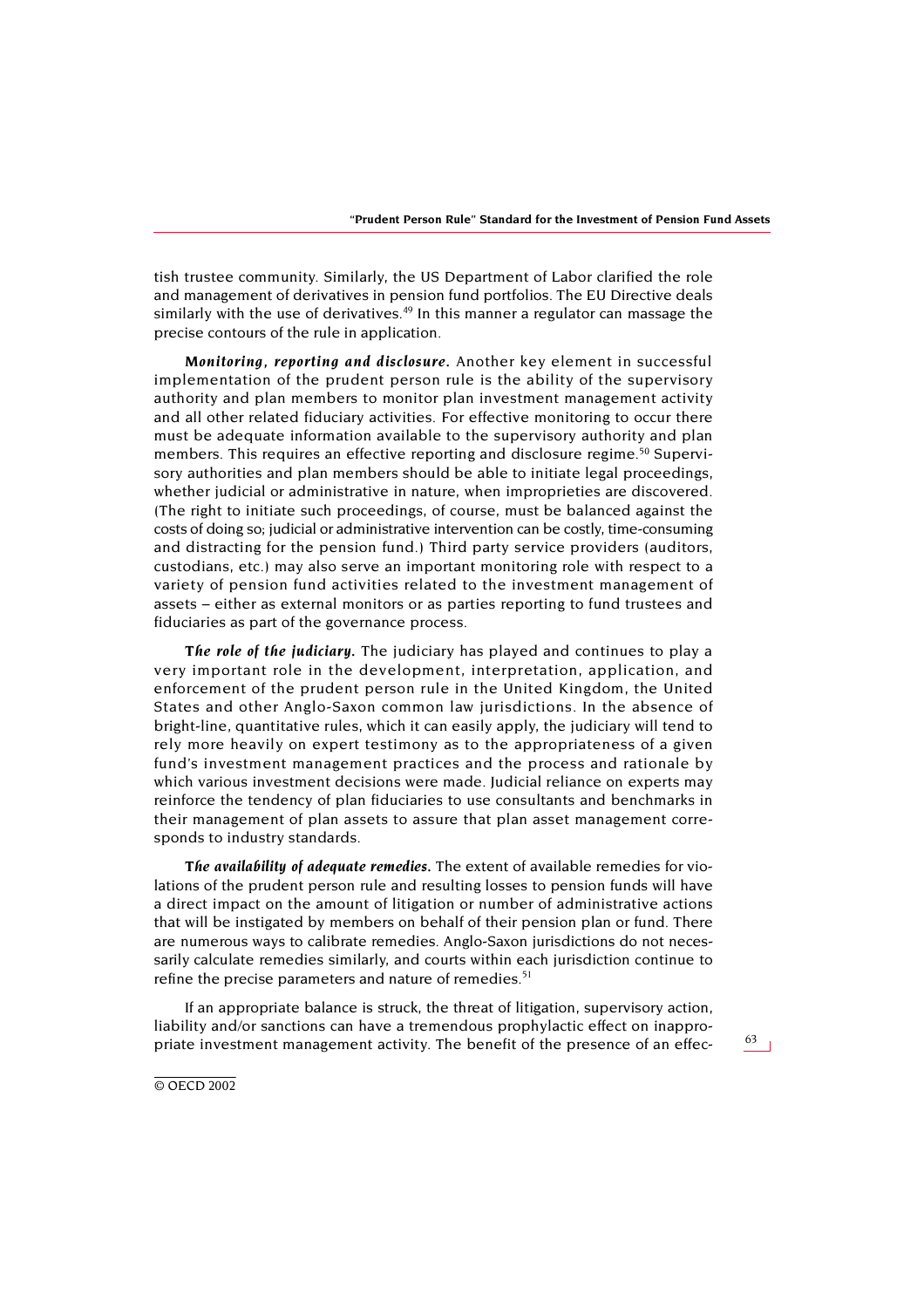tive liability "threat" is that it reins in aberrant, unusual, and excessively risky investment management practices and leads to cautious – indeed, prudent – behaviour. The drawback is that substantial liability concerns in conjunction with the particularities of the prudent person rule's substantive standards, can encourage an over-reliance on benchmarks and, correspondingly, result in excessive herding behaviour. Further, the presence of substantial liability concerns can significantly slow the introduction of innovative investment products and techniques that might be beneficial to a pension plan or fund and its members.

## **VI. Comparing the effect of prudent-person and quantitative approaches to regulation: methodological considerations**

Comparing the effects of the prudent person rule and quantitative restrictions on pension fund asset management is a difficult undertaking. Prior OECD work has sought to identify the differences in asset allocation in countries with and without quantitative restrictions and to compare investment returns in those countries. Based on the available data, the tentative findings suggested that, on average, quantitative asset restrictions (such as those on investment in real estate or foreign assets) constrained the asset allocation of the average pension fund and that where a prudent person rule, rather than quantitative restrictions, was applied, greater investment returns were generated. These findings, however, did not account for other influences on portfolios that may complement, interact with or override the effect of portfolio regulations. Therefore, the findings are suggestive, but not conclusive.<sup>[52](#page-34-9)</sup> It is beyond the scope here to re-evaluate the preceding work in this area or to gather additional empirical data. Rather, we identify below some of the impediments to proceeding with additional empirical work on this topic and recommend ways to address certain of these issues. Specifically, we address the following items:

- Fundamental definitional matters.
- The use of aggregated data.
- The role of valuation, funding, accounting and actuarial rules, and tax treatment.
- The role of domestic investment.
- Transaction and other costs and fees.
- The role of pension fund governance practices.
- The importance of considering plan design.

*Fundamental definitional matters.* To proceed with further comparative work, one must first address at least two preliminary issues. First it is necessary to clearly define which countries are to be considered to employ a prudent person

64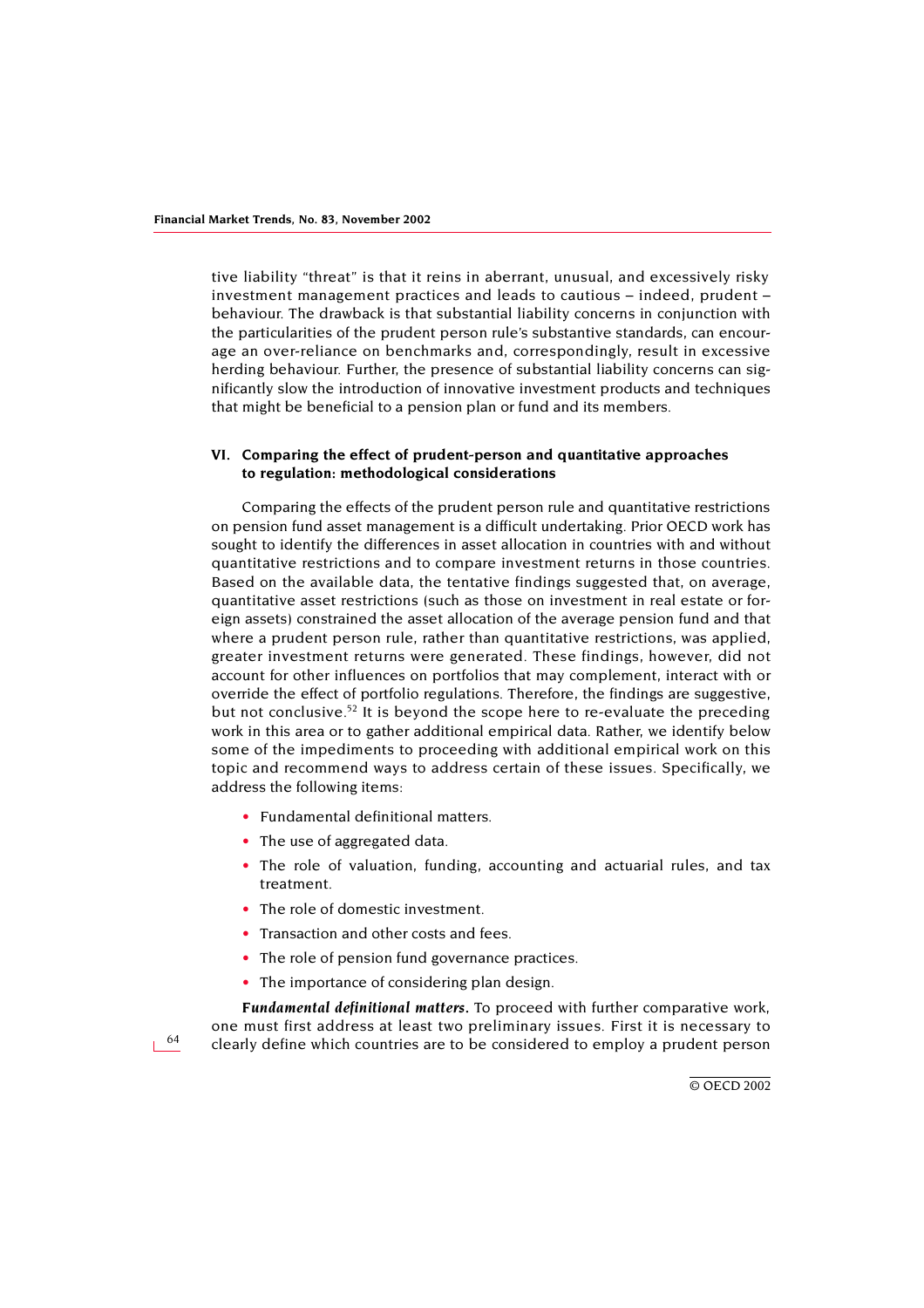rule and which a quantitative approach. Second, it is necessary to define what is meant by "constraint" in the context of both rules. Identifying which countries are prudent person rule jurisdictions and which quantitative is more difficult than it at first would appear. As we have discussed above, many countries embrace a combination of the two forms of regulation, including countries frequently considered to employ the prudent person rule. Some of these countries may only marginally use quantitative restrictions, most notably by placing quantitative limits on selfinvestment. As we noted above, the United Kingdom and the United States are such countries. On the other hand, some prudent person jurisdictions overlay a much more significant layer of quantitative limits. Canada is an example of this approach. Similarly, the issue arises from the other direction: a country with substantial quantitative restrictions may also employ a prudent person rule or set forth at least some of the elements of the rule in its regulations, even though it is not the primary aspect of its regulations. In these cases, it becomes difficult to identify a country as either a prudent person oriented or quantitatively oriented jurisdiction for purposes of legitimately comparing outcomes under the two regulatory approaches.

One way to address this definitional issue is for researchers to focus their attention solely on the "purer" countries – those that do not mix the prudent person and quantitative approaches to regulation at all. Although this would significantly limit the scope of study, it would yield clearer results. Researchers also could develop a taxonomy that recognises that many countries fit along a scale between the two extremes. By more accurately classifying countries that employ a hybrid approach to regulation, a more sophisticated range of results might be obtained. Such a taxonomy also could address the precise contours of the prudent person approach itself as applied in various countries. It may be the case that there are some distinct versions of the prudent person approach that are best distinguished for purposes of the comparison exercise.

The second preliminary matter regards the assessment of "rule constraint". How can we determine when a quantitative limit actually "constrains" investment management behaviour – and to what extent? Presumably, pension funds are acting in accordance with applicable laws. Therefore, it (usually) will not be possible to identify pension fund portfolios that actually exceed or violate a particular quantitative limitation. Funds, however, will have assets allocated below the established limits to varying degrees. The difficulty is in determining which pension funds would have allocated assets differently in the absence of the legal limits. If a fund would have had a different asset allocation absent legal limits, the limits can be said to be constraining. One way to estimate which funds are so constrained is to identify those that are "close to" the legal limits. What remains is to establish how close to the limit is close enough to infer that the fund is in fact constrained by the limit? Although one ultimately must select a somewhat arbitrary mark or "collar", it should be possible to identify a reasonable convention for such an exercise.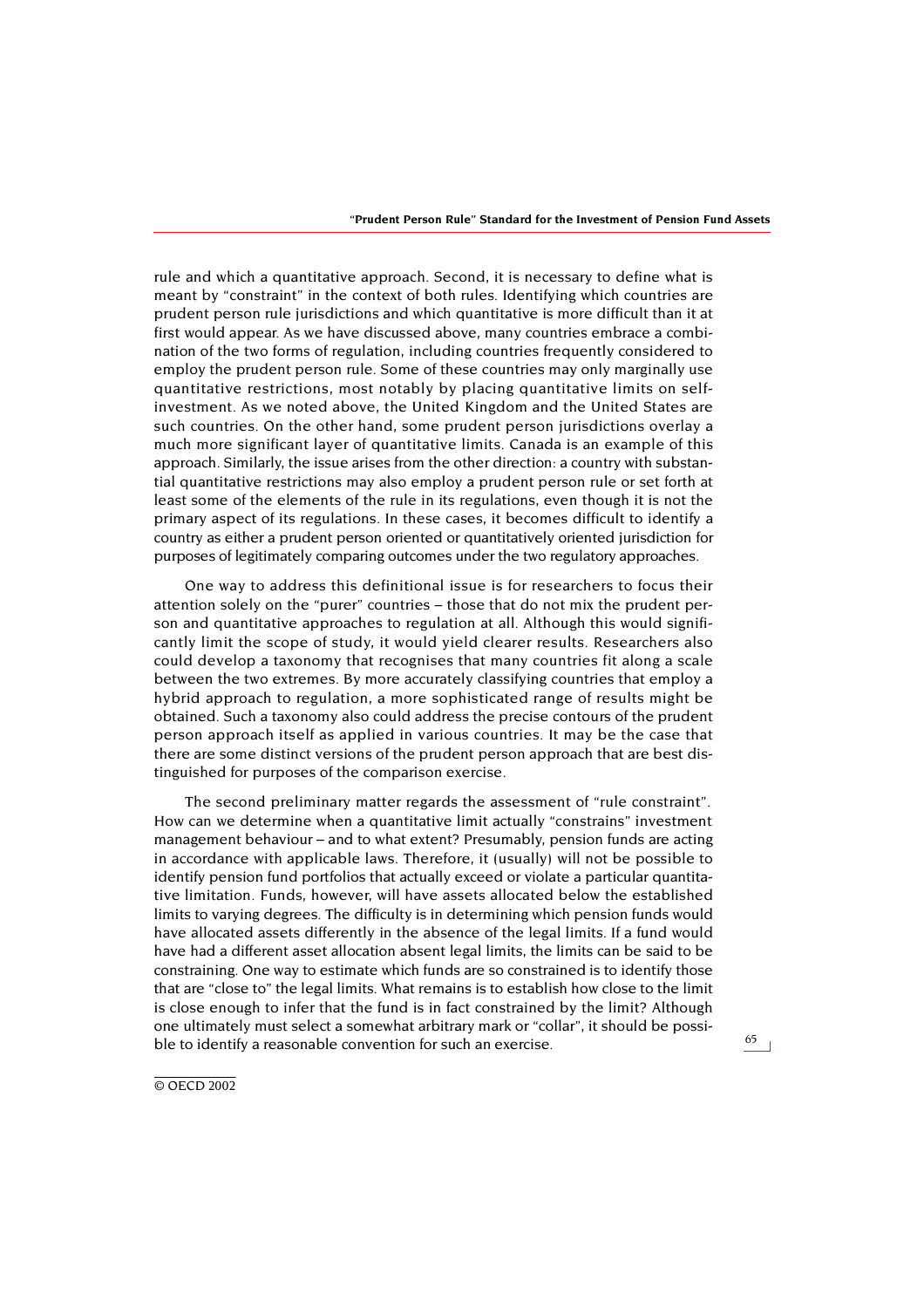The task might be more difficult, however, with respect to the prudent person rule. To what extent does the prudent person rule "constrain" asset allocation? The information presented above suggests that the prudent person rule does tend to constrain fiduciaries and trustees; identifying to what extent, however, may be difficult to measure. To better define the constraints operative under the prudent person rule, one could conduct a qualitative survey of pension trustees, fiduciaries and investment managers subject to the rule, such as the 1985 survey referred to above. Such a survey also could help assess the extent to which the factors enumerated below have an impact upon investment management practices.

*The use of aggregated data.* If data is analysed on an aggregated (countrywide) basis, conclusions must be drawn with care. Averaging asset allocation behaviour and investment returns across pension funds within a country can yield misleading data. Regardless of whether a pension fund is operating under a prudent person rule or quantitative limitations, the manner in which its assets are allocated should differ from fund to fund within each country. For example, one would expect a mature pension fund with numerous retirees to which it must make current benefit payments and a declining or older workforce to have a different asset allocation than a pension fund confronting the opposite demographic scenario. One also would expect that each of these funds would generate different investment returns on those differing portfolios. Averaging these pension funds together to compare them to another set of similarly aggregated funds will provide somewhat limited insights into how they fare under prudent person and quantitative regimes.

One might consider supplementing the analysis of aggregated data with a case study or sector-based analysis to mitigate this concern. The case study would review the investment management practices and investment returns of specifically selected pension funds of various countries that are of similar size and demographic circumstance. Alternatively, this exercise could take the form of a sector-based analysis where one would expect all pension funds across countries to be of generally similar demographic characteristics and maturity *(e.g.,* steel or coal industry plans, plans of newer technology companies, etc.).

*The role of valuation, funding, accounting and actuarial rules, and tax treatment.* In many countries, there are a variety of fairly complex rules in addition to investment regulations that may have an impact on asset allocation and investment return. Although this may be especially true in jurisdictions with defined benefit plans, the issue is not confined to them. One needs to consider valuation, funding, accounting and actuarial rules, as well as the varying tax treatment of different asset classes, when comparing asset allocation across countries. Minimum funding rules in the United Kingdom, for instance, are said to directly influence the asset allocation decisions of pension funds. Similarly, in comparing the differences in equity/bond allocations in the United Kingdom and the Netherlands – neither of which has in place quantitative

66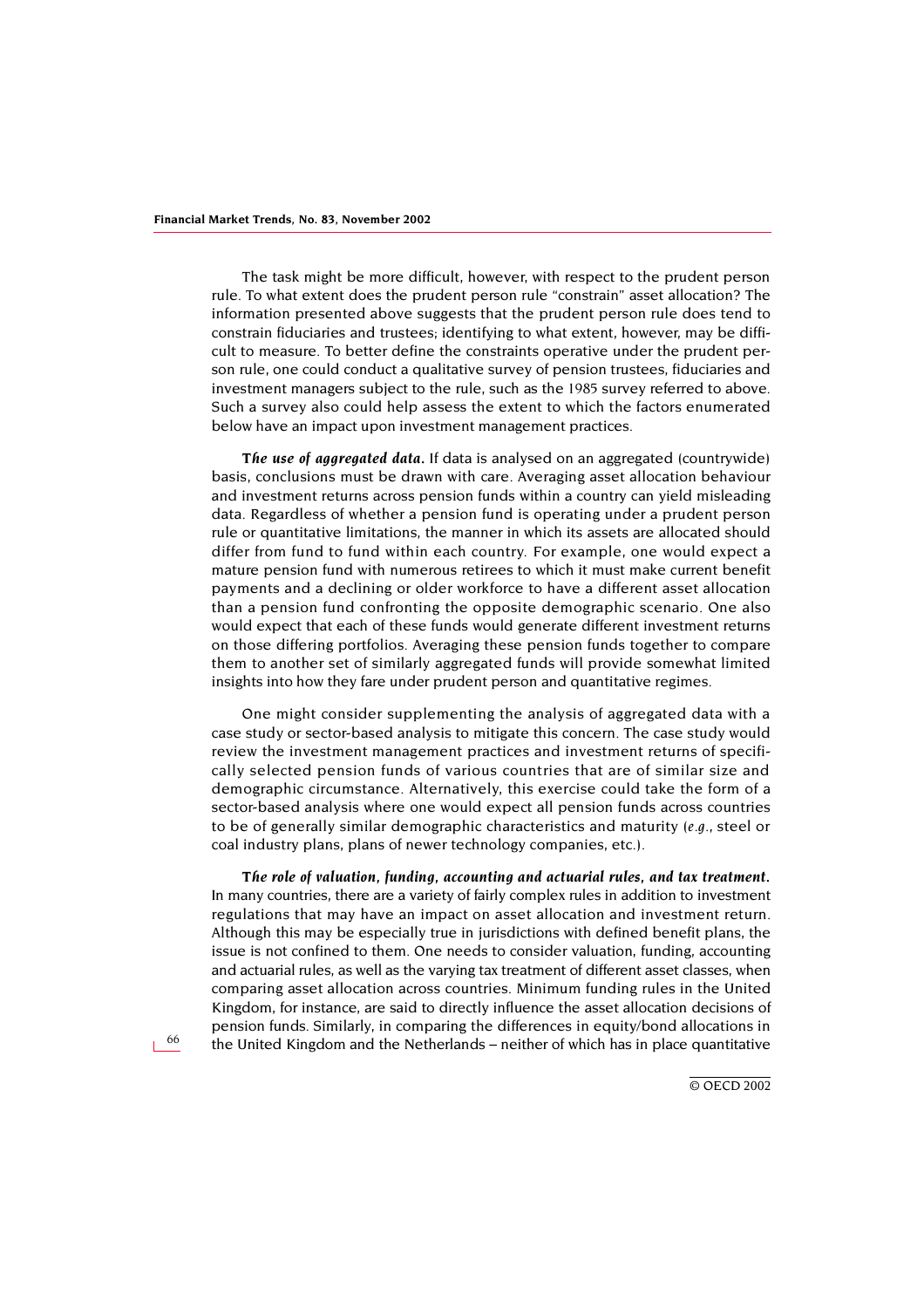restrictions – one commentator concluded that "[t]he evidence is overwhelming that actuarial and accounting standards have a profound effect on the split between equities and bonds."<sup>53</sup>

*The role of domestic investment.* It is also necessary to take into account economic conditions in each country that may cause changes in portfolio composition. Presumably, pension funds have significant domestic investment allocations (regardless of whether or not foreign asset allocation limitations are in place). The extent and composition of those investments may be unrelated to either the pru-dent person rule or quantitative limitations.<sup>[54](#page-35-0)</sup> In comparing the investment performance of pension funds in one country to the performance of those in another, one must make adjustments for this factor – especially for time periods during which the markets performed quite differently from country to country.

*Transaction and other costs and fees.* Similarly, one might need to consider the fact that trading and other transaction costs will differ from country to country, thus effecting how a pension fund portfolio is managed. Custodial and other fees will differ. Are returns reviewed net of these fees? Even if so, how do these cost structures effect asset allocation, portfolio turnover rates, and so forth? Portfolios, for instance, may be more inflexible to market conditions in the presence of higher trading costs. Could the effects of trading and other such costs on investment management behaviour be as significant as the difference between the rules we seek to compare?

*The role of pension fund governance practices.* The governance infrastructure of a pension fund may play a role in the fund's investment performance. While the process-oriented nature of the prudent person rule puts a priority on good governance, pension plans operating in a quantitative environment also rely on the plan's governing body to make investment decisions for the fund. The effects of robust or weak governance practices on returns must be accounted for in order to accurately assess the prudent person and quantitative regimes. By way of example, one study of public (state, local and municipal government) pension funds in the US found that the presence of retirees on the governing board of a fund appeared to reduce investment returns.<sup>55</sup> Similarly, the Myners' Report places great emphasis on the role of governance in the asset allocation process.

*Plan design.* Pension plan design also may effect the way in which a pension fund's portfolio is managed. For instance, in the presence of a minimum return guaranty provided by a pension plan to members, presumably different asset allocation decisions will be made – regardless of whether the plan is regulated under a prudent person rule or quantitative limitations.<sup>56</sup> Along these lines, one might need to differentiate between the performance of assets in defined benefit plans and defined contribution plans (even in the absence of member-directed accounts).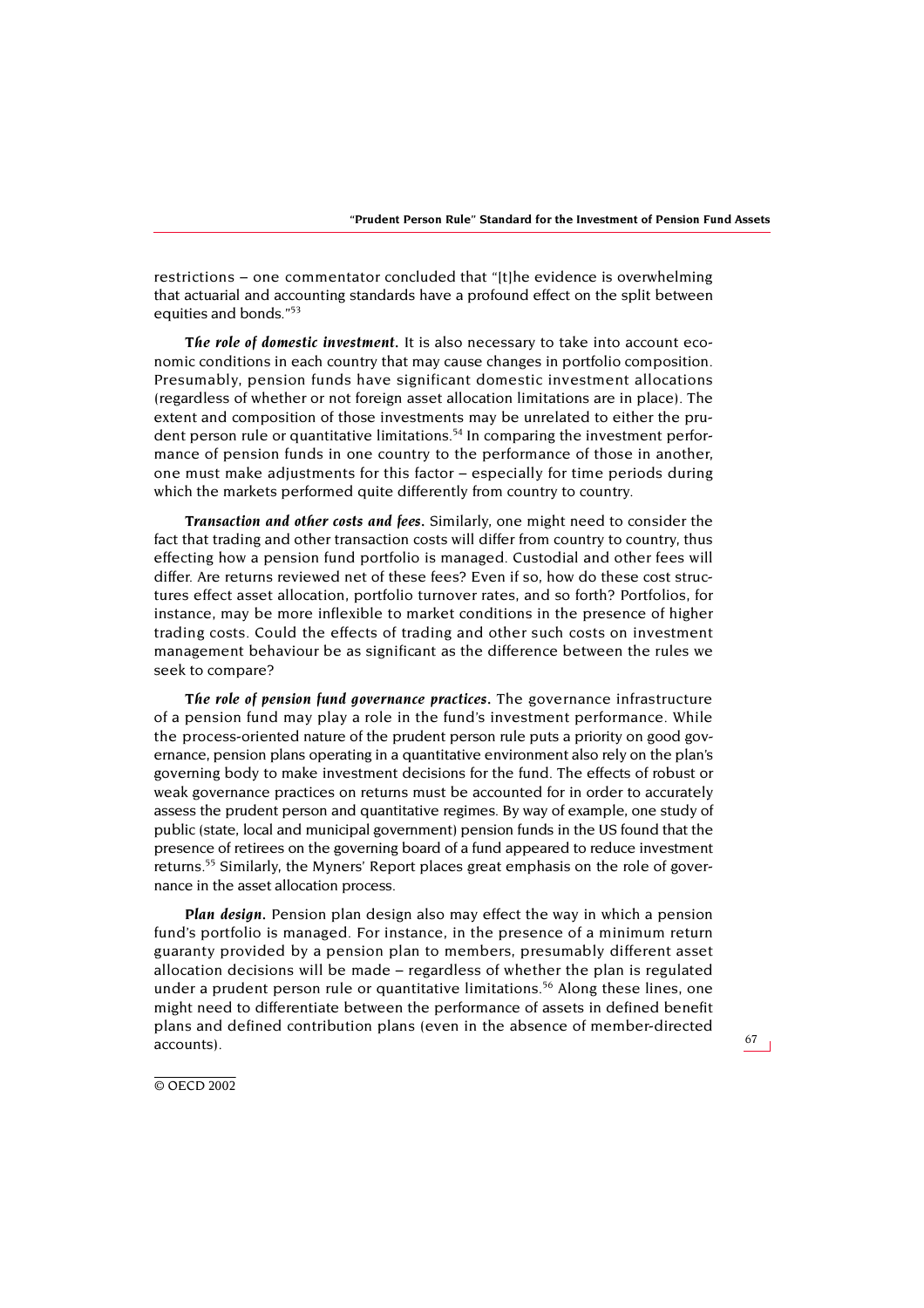In brief, there are many methodological considerations to address when seeking to measure and compare the impact of prudent person rules and quantitative limitations on pension fund asset management – specifically on asset allocation practices and on investment performance. Investment performance, however, is not the only measure of successful regulation. Successful pension regulation also must ensure the security and safety of pension assets.

#### **VII. Conclusion**

This paper has provided a general description of the prudent person rule, specifically focusing on the rule in the United Kingdom and the United States. The prudent person rule is a complex, substantive rule of law that is composed of several basic duties and principles. These include a duty to act prudently and with due diligence with respect to the management of a pension fund and its assets; a duty of loyalty to the pension fund and its members; and a principle of diversification, which requires that a pension fund's investment portfolio be suitably diversified and that unwarranted risk be avoided. The rule can differ in its precise contours, and therefore governments (legislature, regulators and supervisors, and the judiciary) play a substantial role in shaping the rule's application to various aspects of pension asset management. Indeed, over time, the rule has shown itself to be adaptable to new investment management theories, practices, and products. Nonetheless, available studies suggest that the prudent person rule has a constraining effect on pension asset management and has created a culture of cautious behaviour among pension fund trustees, fiduciaries and other relevant parties.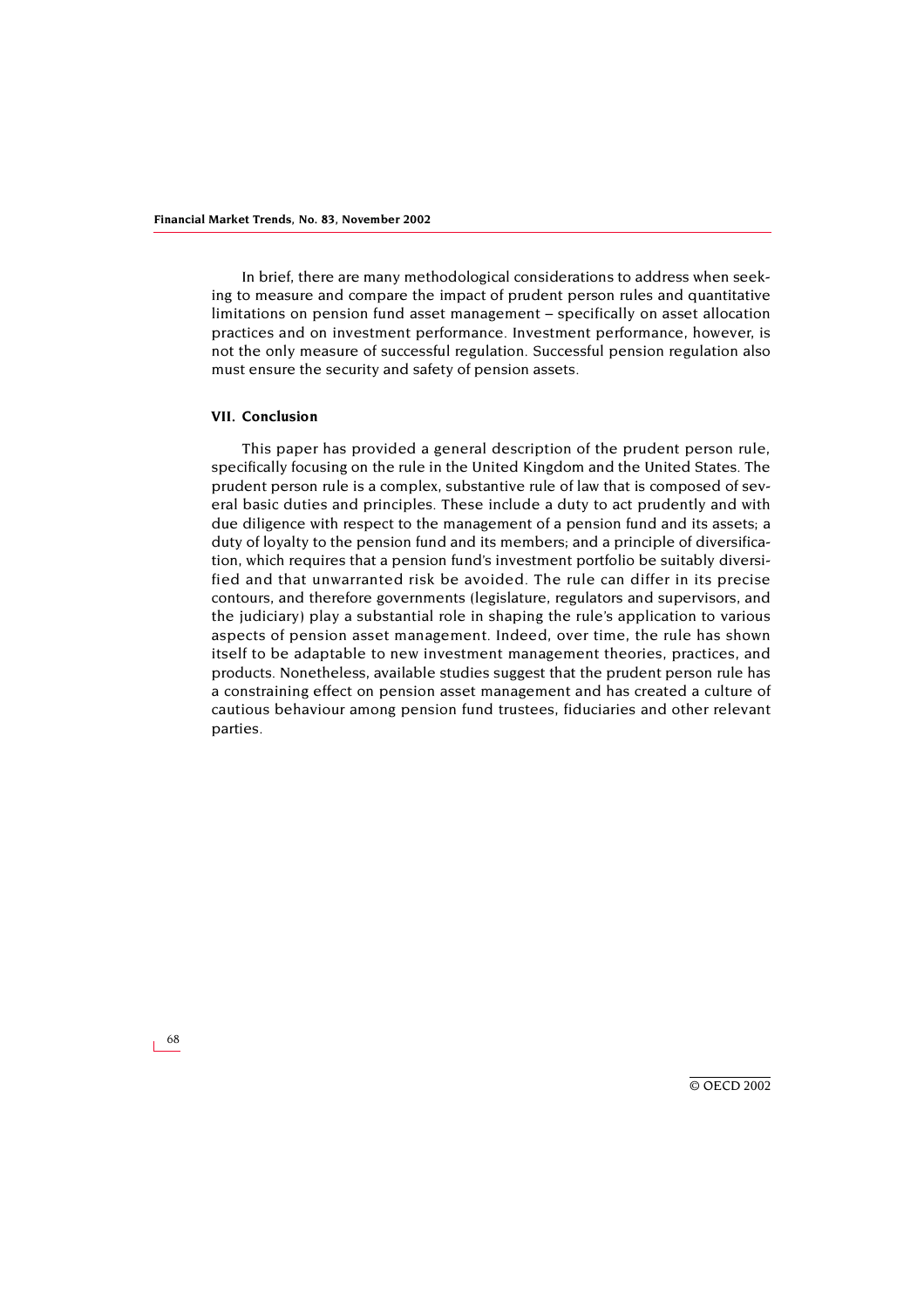## **Notes**

- <span id="page-29-0"></span>1. For instance, the Polish law establishes prudent person like investment rules within the framework established by overall quantitative limits, based on Articles 29, 139 and 150 of the Law on Organisation and Operation of Pension Funds.
- <span id="page-29-1"></span>2. As approved at the Ministerial level in June 2002, the EU Directive takes a compromised, hybrid approach that enables countries to retain quantitative limitations for domestic pension funds within their borders, and provides a broad, prudent person rule for pan-European funds. Even while embracing the prudent person rule for crossborder activities, however, the directive includes some quantitative boundaries. European funds will be limited to investing no more than 5% of their portfolios in shares of the pension fund's sponsoring entity, 10% in the sponsoring entity and its affiliates, 30% in unregulated markets, and 30% in assets denominated in currencies other than those in which liabilities are expressed. *See* Article 18 of the "Proposal for a Directive of the European Parliament and of the Council on the activities of institutions for occupational retirement provision" (Document Number 9649/02, June 5, 2002), hereinafter referred to as "EU Directive".
- <span id="page-29-2"></span>3. We use the terms "fiduciary" and "trustee" interchangeably throughout the discussion. We also assume for purposes of discussion that persons or entities with discretion in the management of pension plan assets are fiduciaries or trustees to whom the prudent person rule applies. In some jurisdictions, there may be debate about the extent to which certain parties – for instance, third party service providers – acquire fiduciary status in relationship to the activities they undertake on behalf of a trust, plan or fund. Discussion of that issue is beyond the scope of this paper.
- <span id="page-29-3"></span>4. Legal separation is one of the principles identified in the OECD Basic Principles of Regulation of Private Occupational Pension Schemes. *See* Principle No. 5; *see also* Article 8 of the EU Directive.
- <span id="page-29-4"></span>5. Even within the Anglo-Saxon tradition, pension law is a unique combination of trust and contract principles and trust law itself a specialised form of contract law. *See, e.g.,* Langbein, J.H. "The Secret Life of the Trust: The Trust as an Instrument of Commerce" in 107 Yale Law Journal at pp. 165-189 (1997) ("[T]he typical trust... embodies a contractlike relationship... about how the trustee will manage the trust assets and distribute them to the trust beneficiaries. The difference between a trust and a third-party beneficiary contract is largely a lawyer's conceptualism. When, therefore, we enforce a trust . . . we are already in the realm of contract-like behavior.") *and* Gillese, E.E. "Pension Plans and The Law of Trusts" in 75 Canadian Bar Review 221 at p. 250 (1996) ("Pension law... is the intersection of competing systems of law: contract law and trust law.") *Cf.* Millett, L. "Pension Schemes and The Law of Trusts: The Tail Wagging The Dog?" in Trust Law International, V. 14, No. 2 (2000) (reviewing United Kingdom law on this issue).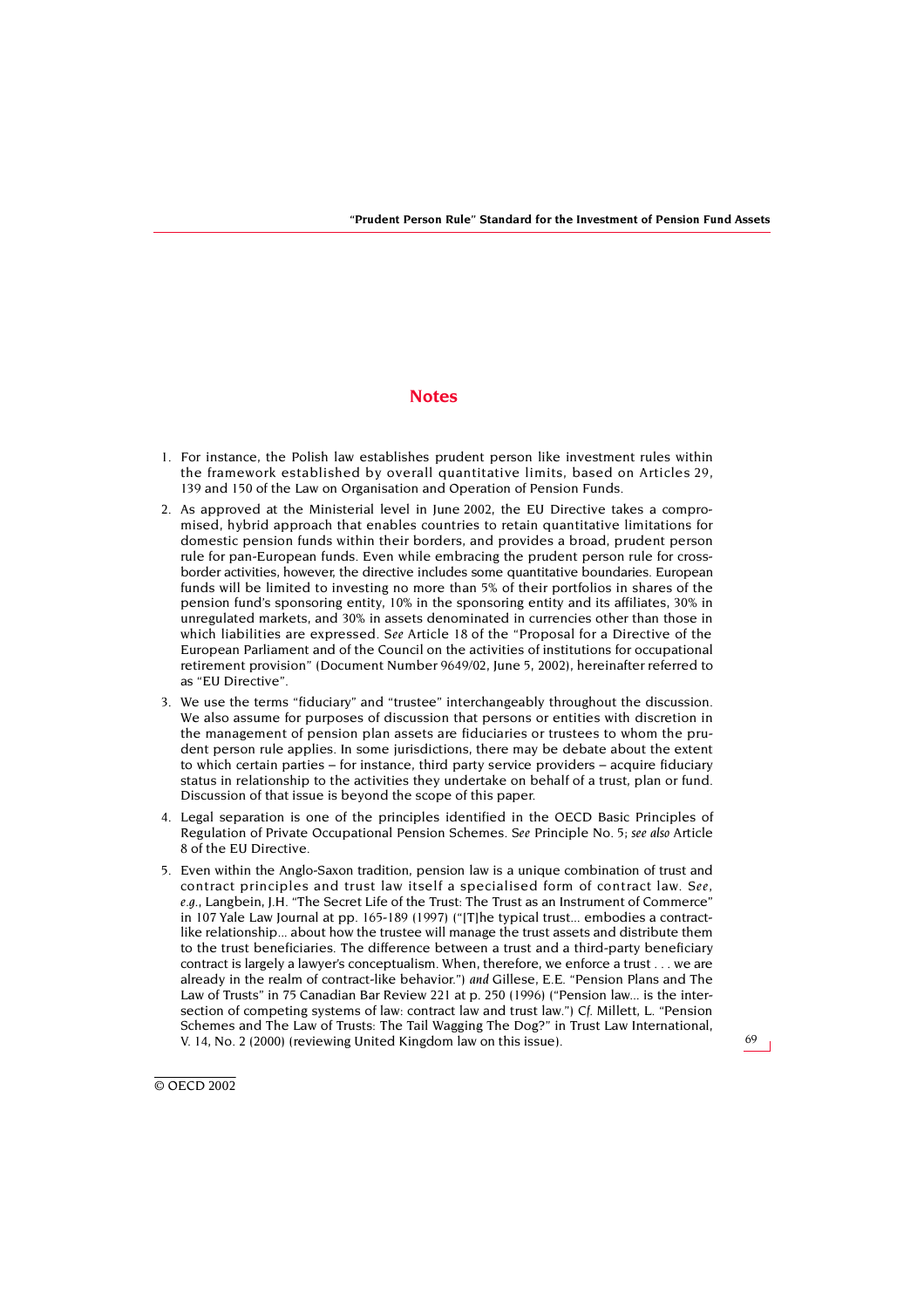- <span id="page-30-0"></span>6. "The central preoccupation of fiduciary obligation [is] minimizing potential or incipient conflicts in parties' interests... Some commentators emphasize the characteristics of the fiduciary-beneficiary relationship that may in some situations invite abuse, emphasizing the vulnerability of the beneficiary and the ability of the fiduciary in such situations to indulge his own interest while injurying the beneficiary. This helps to explain the strong prophylactic nature of fiduciary rules, which often seem structured to deter the fiduciary from undertaking particular types of transactions." *See* DeMott, D. "Beyond Metaphor: An Analysis of Fiduciary Obligation", 1988 Duke Law Journal at pp. 881-924.
- <span id="page-30-1"></span>7. *Donovan v. Cunningham*, 716 F.2d 1455 (5th Cir. 1983).
- <span id="page-30-2"></span>8. Longstreth, B. "Modern Investment Management Theory and the Prudent Man Rule" (1986) at p. 7.
- <span id="page-30-3"></span>9. This aspect of the rule may be expressed in terms of an "ordinary man" or "prudent expert" standard. In the case of the US, the federal pension laws require a fiduciary discharge duties in the manner of a "prudent man acting in a like capacity and familiar with such matters would use in the conduct of an enterprise of a like character and with like aims". ERISA Section  $404(a)(1)(B)$ . This is a "prudent expert" standard. By contrast, in the United Kingdom, a pension plan trustee is expected to show the skill and prudence of an "ordinary man of business". *See* "Institutional Investment in the United Kingdom: A Review", dated March 6, 2001, referred to throughout this paper as "the Myners' Report", which recommends adoption of a "prudent expert" standard.
- <span id="page-30-4"></span>10. *Springate v. Weighmasters Murphy, Inc. Money Purchase Pension Plan*, 2002 US Dist. LEXIS 16234 (C.D. Cal. 2002).
- <span id="page-30-5"></span>11. For example, if retaining an investment management consultant to assist the pension fund in developing an asst allocation strategy or to provide advice regarding the hiring and retention of investment managers, fiduciaries should investigate whether the consultant is receiving any fees or compensation from the investment managers that it recommends.
- <span id="page-30-6"></span>12. These concepts are consistent with OECD principles stating that self-investment should be limited, unless appropriate safeguards exist. *See* Principle No. 11, OECD Basic Principles of Regulation of Private Occupational Pension Schemes. *See also* Article 18(1)(f) of the EU Directive.
- <span id="page-30-7"></span>13. The principle of diversification also is included in the OECD principles. *See* Principle No. 11, OECD Basic Principles of Regulation of Private Occupational Pension Schemes. *See also* Article 18(1)(e) of the EU Directive.
- <span id="page-30-8"></span>14. As one commentator discussing UK pension law explained, "The law relating to pension trusts... involves no departure from established trust law. Rather an everadaptable trust law is developing on the foundation of established principle to meet the particular problems to which pension schemes give rise." Lacy S. and Topham, G. "The Powers and Duties of Pension Scheme Trustees" in Tolley's Pensions Law (1999) at E2.
- <span id="page-30-9"></span>15. The court more fully expressed this concept as follows: "It will not do to reject those stocks as unsafe which are in the management of directors whose well or ill directed measures may involve a total loss. Do what you will, the capital is at hazard. If the public funds are resorted to, what becomes of the capital when the credit of the government shall be so much impaired as it was at the close of the last war? Investments on mortgage of real estate are not always safe. Its value fluctuates more, perhaps, than the capital of insurance stock. Again, the title to real estate, after the most careful investigation, may... ultimately fail, and so the capital, which was originally supposed to be as firm as the earth itself, will be dissolved." *Harvard College v. Amory*, 26 Mass. 454 (1830).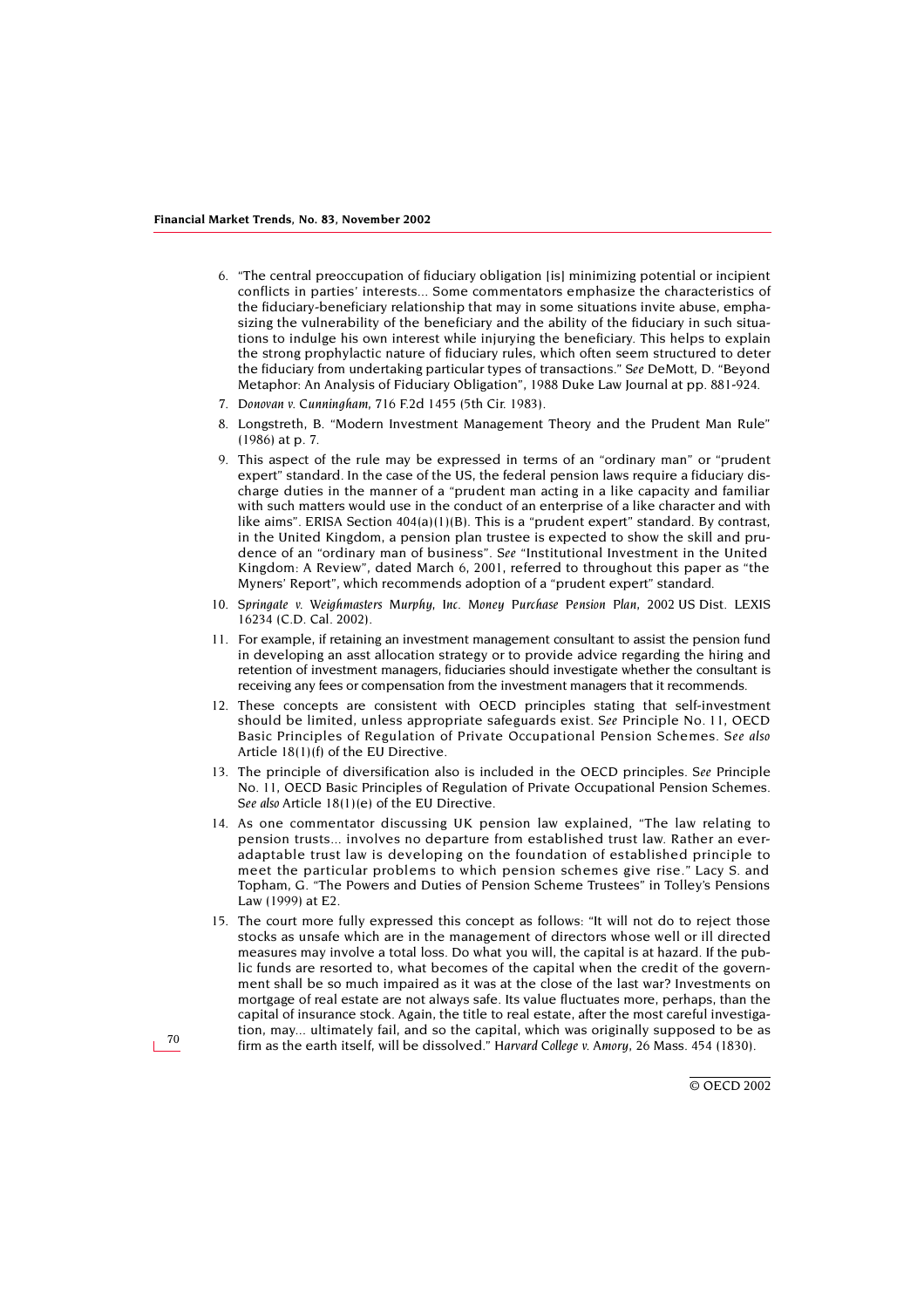- <span id="page-31-0"></span>16. Consider, for example, the law of New York state: In *King v. Talbot*, 40 N.Y. 76 (1869), New York courts limited permissible trust investments to government bonds and mortgages and declared investments in shares of stock imprudent. In 1889, the New York legislature limited trust investments to government bonds and mortgaged debt securities unless otherwise directed by the creator of the trust. This law remained in effect until 1950 when the list of permissible investments was expanded to permit investments up to 35% in corporate stocks and bonds.
- <span id="page-31-1"></span>17. Almost all state and local government pension systems in the United States, although not subject to the federal ERISA law, operate under the prudent person rule, having moved away from a quantitative limitations approach to regulation. Nonetheless, a minority of states (10 of 50 as of 1996), continue to use a combined approach to regulation by maintaining a "legal list" (*i.e.,* quantitative limits) in addition to the prudent person standard. This approach, however, is in decline. For instance in 1987, 26 states used this combined approach; by 1996 the number had declined to 10 states. Only three states continued to use the legal list approach alone. For those states using quantitative limitations the most common quantitative restrictions were on the percentage of investments in equities (averaging 53% maximum), real estate (averaging 26% maximum) and foreign investments (averaging 8% maximum). Additionally, a small number of these plans are sometimes subject to political pressures, resulting – albeit infrequently – in some very specific investment restrictions *(e.g.,* legislative encouragement of so-called "economically targeted investments", restrictions on investing in tobacco stocks and so forth). Harris, J. "From Broad to Specific: The Evolution of Public Pension Investment Restrictions" Public Retirement Institute (July 1998); *see also*, Moore, C.L. "Protecting Retirees Money: Fiduciary Duties and Other Laws Applicable to State Retirement Systems," 4th edition (August 2000).
- <span id="page-31-2"></span>18. The hornbook restatement of the US common law, which summarises the law generally applicable to non-pension trusts, did not embrace a broad portfolio-based approach to asset management until 1990. *See* Restatement Third of Trusts (US) revised in 1990 and Halbach, E. "Redefining The "Prudent Investor Rule' For Trustees" in Trusts and Estates, December, 1990 at pp. 14-22.
- <span id="page-31-3"></span>19. *See, e.g.,* Johnson, S.P. "Trustee Investment: The Prudent Person Rule or Modern Portfolio Theory, You Make the Choice", 44 Syracuse Law Review at pp. 1175-1195 (1993); Gordon, J.N., "The Puzzling Persistence of the Constrained Prudent Man Rule", 62 N.Y.U. L. Rev. 52 (1987); and Longstreth, B. "Modern Investment Management Theory and the Prudent Man Rule" (1986).
- <span id="page-31-4"></span>20. *Re Whitely* (1886) 33 Ch D 347 as cited in Moore, N. "Trustees' Duties in Relation to Money Purchase Pension Schemes" in Tolley's Trust Law International Vol. 13, No. 1 (1999).
- <span id="page-31-5"></span>21. This summary is based on Lacey, S. and Topham, G. "The Powers and Duties of Pension Scheme Trustees" in Tolley's Pensions Law (1999) at E2.
- <span id="page-31-6"></span>22. *See, e.g., Nestle v. Westminster Bank* (1988); s*ee also,* Tolley's Pensions Law (1999) at E2 and G1.
- <span id="page-31-7"></span>23. *See* 29 US Code of Federal Regulations (C.F.R.) Section 2509.94-2(2). ERISA Section 402(b) requires pension plans to have a procedure for establishing and carrying out a "funding policy" consistent with the objectives of the plan. It is unclear whether the statute requires the funding policy to be set forth in a written document, although it is generally strongly recommended that it be so formalised. The better interpretation of this provision is that it also implicitly requires the development of a statement of investment policy, although there has been no explicit interpretation by courts or the US regulator on this point.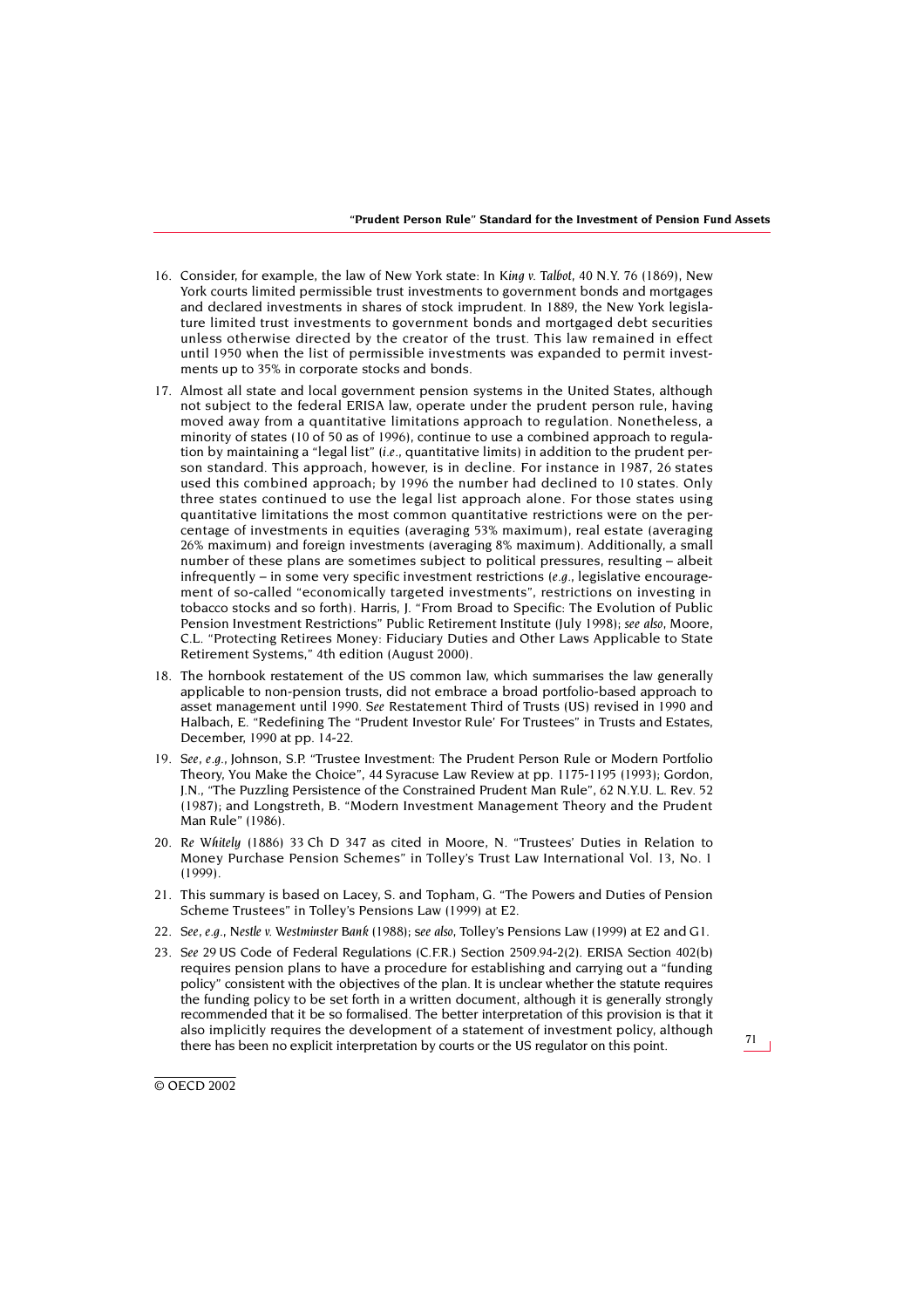- <span id="page-32-0"></span>24. ERISA Sections 402(c)(3) and 405(c).
- <span id="page-32-1"></span>25. *Donovan v. Bierwirth*, 716 F.2d 263 (2nd Cir. 1982), cert. denied, 459 US 1069 (1982).
- <span id="page-32-2"></span>26. ERISA Sections 406 and 407. It would be remiss to fail to acknowledge the recent debates in the US regarding the use of employer stock in 401(k) plans – most notably arising from the Enron scandal. Full analysis of the issue is beyond the scope of this paper. Historically, limitations on pension plan investment in employer stock have not applied to 401(k) plans, except in quite limited circumstances. See ERISA Section 407(b)(2). As a result, many employers fund their 401(k) plans by contributing company stock. They also frequently permit employees to voluntarily purchase additional shares with their own contributions (elective deferrals of salary) to the plan. Much attention has focused on the fact that the stock contributed by the employer often cannot be sold by the employee for a number of years. Less attention has been paid to the fact that many employees voluntarily purchase even more employer securities for their 401(k) account, rather than diversifying their own portfolios.
- 27. Arguably, employees in 401(k) plans are, in effect, acting as their own fiduciaries or investment managers and therefore should be similarly restricted from the temptation to "self-invest", that is to invest in their employer's shares, and similarly should be required to diversify their portfolios under an extension of the prudent person rule. The issue, however, is more complicated: For one thing, the prudent person rule interposes itself between two parties to resolve a problem of agency (see footnote 6) and is therefore arguably irrelevant to the 401(k) case. Second, there may be countervailing pension and labour policies to consider. For example, permitting contributions in the form of employer stock may be a necessary (or, at least, desirable) incentive to encourage employers to voluntarily offer and maintain pension plans, and providing employees with shares in the company may better align their interests with those of their employer.

Regardless of these issues, the prudent person rule itself, even in the absence of explicit prohibitions, may be applicable to Enron 401(k) plan fiduciaries that continued to accept Enron shares from the employer and continued to make them available for employee purchase. As discussed below, plan fiduciaries of member-directed plans, such as 401(k) plans, have particular legal obligations arising from the prudent person rule. These obligations may have been breached in this and similar cases now under consideration in the the United States.

- <span id="page-32-3"></span>28. US Code of Federal Regulations (C.F.R.) Section 2550.404a-1(b), first published in 1979.
- <span id="page-32-4"></span>29. US Code of Federal Regulations (C.F.R.) Section 2550.404a-1.
- <span id="page-32-5"></span>30. For instance, with respect to the use of derivatives, the US Department of Labor indicated that in determining the propriety of such an investment plan fiduciaries are required to engage in the same process and undertake the same type of analysis they would in making any other investment decision. This would include considering how the investment fit within the plan's investment policy, what role the particular derivative plays in the plan's portfolio, and the plan's potential exposure to losses. The regulator also cautioned, however, that plan fiduciaries are responsible for securing sufficient information to understand the investment prior to making it. US DOL Information Letter, dated March 21, 1996.
- <span id="page-32-6"></span>31. The information in the following paragraphs is intended to offer some examples and is not intended to comprehensively include all OECD countries. This information generally draws upon material set forth in other OECD documents.

72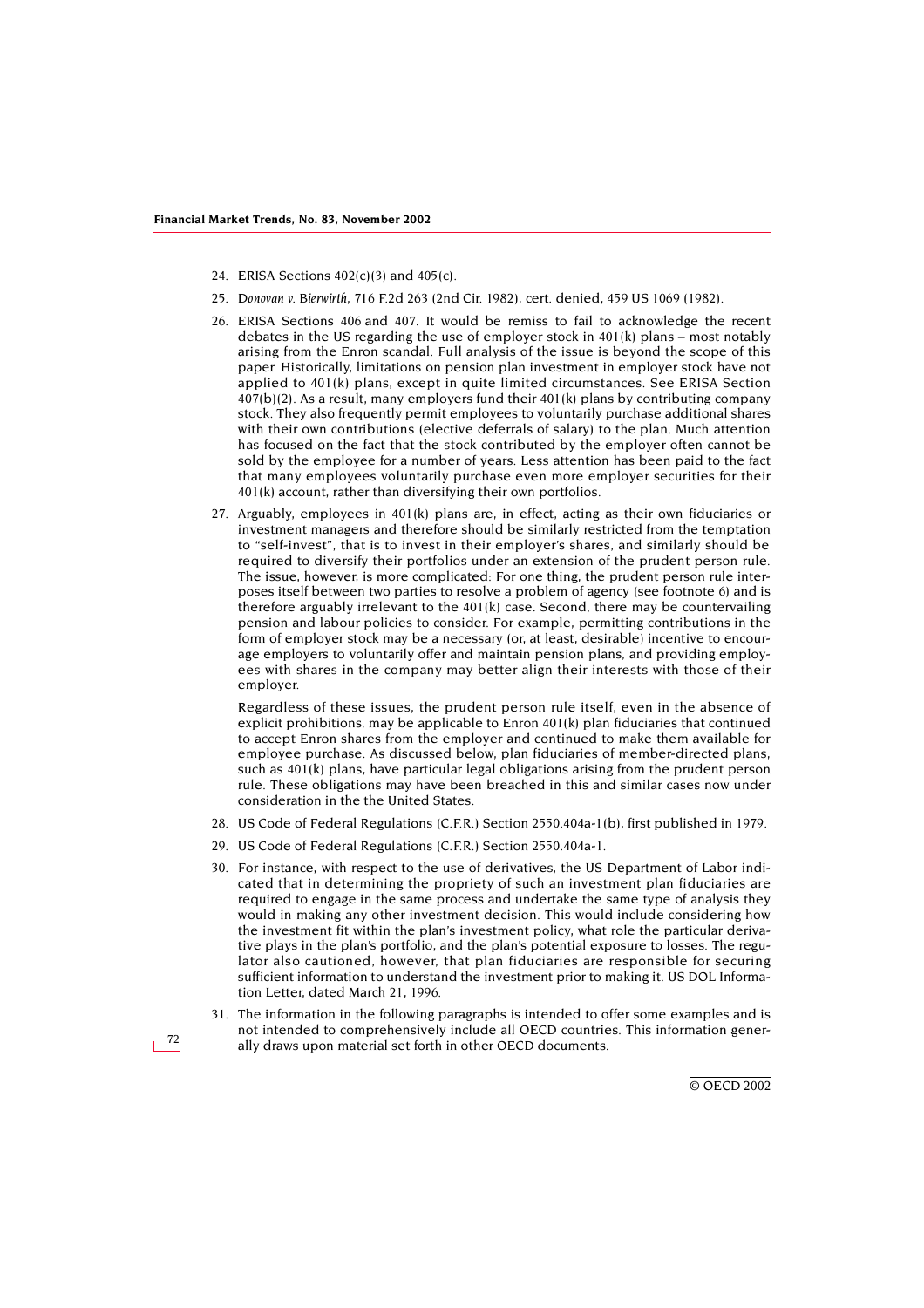- <span id="page-33-0"></span>32. As noted above, the rule in the United States differs somewhat in its application to certain defined contribution plans. *See* footnote 26.
- <span id="page-33-1"></span>33. According to the Myners' Report overseas investors – particularly from the United States – provided over 70 per cent of the United Kingdom private equity industry's funding. Moreover, investment by overseas pension funds in the United Kingdom's is private equity markets tripled during the same time period (1996-2000) that the level of annual investment by UK pension funds was falling. Myners' Report at p. 19.
- <span id="page-33-2"></span>34. Del Guercio, D. "The Distorting Effect of the Prudent-Man Laws on Institutional Equity Investments" in Journal of Financial Economics 40 (1996) at pp. 31-62. *See also*, Gompers, P.A. and Metrick A., "Institutional Investors and Equity Prices" NBER Working Paper 6723 (1998), which suggests that "large" institutional investors – asset managers with greater than \$100 million under discretionary control – prefer stocks that have greater market capitalizations because of fiduciary concerns, liquidity and transaction-cost motives, and historical return patterns for different types of stocks; and Johnson, S.B. and VanDerhei, J.L., "Fiduciary Decision Making and the Nature of Private Pension Fund Investment Behavior" 55(4) Journal of Risk and Insurance at pp. 692-700 (1988), hypothesising that the performance incentive of pension fund fiduciaries to maximise risk-adjusted return is curtailed by the fiduciary standard (in this case, as expressed in the US law).
- <span id="page-33-3"></span>35. Thomas A. and Tonks I. "Equity performance of segregated pension funds in the United Kingdom", Journal of Asset Management v. 1, #4, at pp. 321-343 (2001). This study is limited to a review of the equity portion of the portfolios for funds reviewed. The authors estimate that about 57 per cent of assets in funds are in UK equities; the remaining portion of the portfolio is not analysed.
- <span id="page-33-4"></span>36. Longstreth, B. "Modern Investment Management and the Prudent Man Rule" (1986) at p. 6.
- <span id="page-33-5"></span>37. As one legal commentator observed: "[C]ontemporary economic theory dealing with investment is difficult for the lawyer to understand, and when understood is not always convincing." Haskell, P.G., "The Prudent Person Rule For Trustee Investment and Modern Portfolio Theory" in 69 North Carolina Law Review at p. 87 (1990).
- <span id="page-33-6"></span>38. Under the 1925 Trustee Act, trustees had a fiduciary duty to protect the trust capital and to apply the capital and its income according to the trust deed; absent special provision in the trust deed, the act limited pension fund investments to British government or government-guaranteed securities and to the stocks of local authorities and certain railways and utilities. This was superseded by legislation in 1961 that considerably widened the scope of authorised investments to include company securities and unit trusts.
- <span id="page-33-7"></span>39. Marshall, J. "Pension Fund Investment and Safeguarding Fund Assets" in Tolley's Pensions Law (1999) at G1.15.
- <span id="page-33-8"></span>40. Benchmarking practices are of at least two kinds. First is the use of an appropriate market index or peer average that plan fiduciaries use as a baseline against which to measure the performance of the fund's investment managers. Second, the managers themselves may use a market index or benchmark around which to build a portfolio.
- <span id="page-33-9"></span>41. Longstreth, B. "Modern Investment Management and the Prudent Man Rule" at p. 36.
- <span id="page-33-10"></span>42. One recent study found evidence of significant persistence in the performance of fund managers over relatively short (one-year) time horizons. The study, however, did not account for the costs of investment management. Its author concluded that even assuming the statistical significance of the findings, it would be difficult for pension fund trustees to take advantage of them, because the findings suggest that investment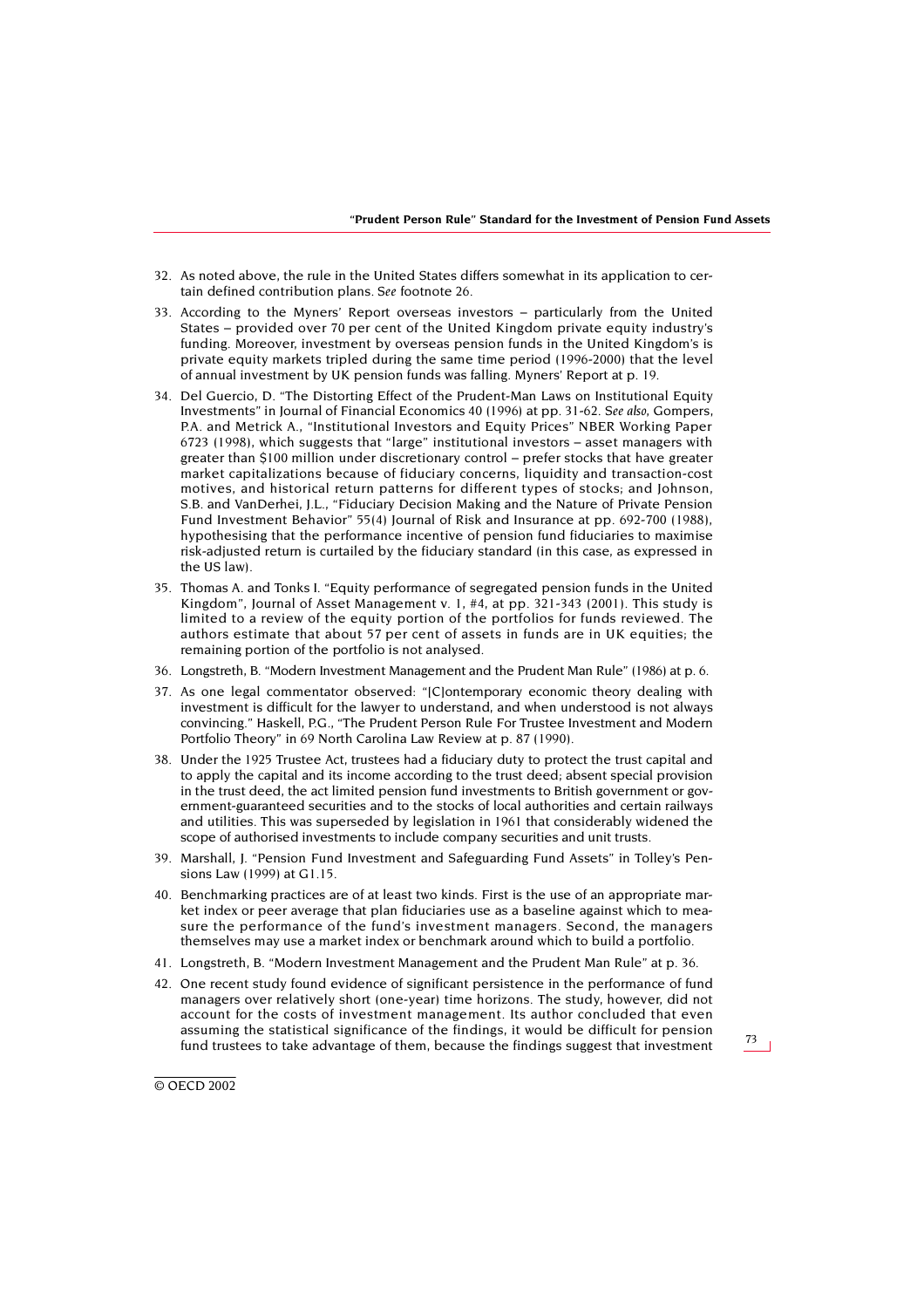management mandates should be set up on a yearly basis. Changing managers at such frequent intervals, however, could impose substantial transaction costs, outweighing the benefits gained. Tonks, I. "Performance Persistence of Pension Fund Managers", February 2002.

- <span id="page-34-0"></span>43. *See, e.g.,* Shah, A. and Fernandes, K. "The Relevance of Index Funds for Pension Investment in Equities" World Bank Policy Research Working Paper 2494, November 2000. *See also*, Avery, H. "Passive Management to take off in Europe" reported at *www.ipe-newsline.com* (September 10, 2002).
- <span id="page-34-1"></span>44. Worzala, E. and Bajtelsmit, V.L. "How Do Pension Fund Managers *Really* Make Asset Allocation Decisions?" Benefits Quarterly, 1999.
- <span id="page-34-2"></span>45. Hepp, S. "The investment behaviour of European Pension Funds: Implications for Europe's Capital Markets" in "The Future of Pensions in the European Community" ed. Mortensen, J. (1992).
- <span id="page-34-3"></span>46. Johnson, S.B. and VanDerhei, J.L., "Fiduciary Decision Making and the Nature of Private Pension Fund Investment Behavior" 55(4) Journal of Risk and Insurance at pp. 692-700 (1988).
- <span id="page-34-4"></span>47. The extent to which trustees and other fiduciaries have sufficient understanding of their legal obligations under the prudent person rule and the appropriate skills and training to carry out those obligations has received much attention recently. *See, e.g.,* the Myners' Report; *see also* various testimony before the US Department of Labor's ERISA Advisory Council, September 19, 2002 regarding the need for fiduciary education and training.
- <span id="page-34-5"></span>48. A useful overall guide to pension fund governance are the OECD's Guidelines for Pension Fund Governance, promulgated in 2002.
- <span id="page-34-6"></span>49. For the US Department of Labor's position on the use of derivatives, see footnote 29. Article 18(1)(d) of the EU Directive permits investment in derivative instruments "insofar as they contribute to a reduction of investment risks or facilitate efficient portfolio management" and are "valued on a prudent basis, taking into account the underlying asset". The Directive also requires the avoidance of "excessive risk exposure to a single counterparty and to other derivative operations".
- <span id="page-34-7"></span>50. One example of this type of robust reporting is found in the Netherlands. The Dutch supervisory authority requires pension funds to deliver information to the authority regarding such matters as diversification, solvency and buffers, risks, internal controls, and asset valuation.
- <span id="page-34-8"></span>51. *See* Ali, P. and Russell, T. "Investor Remedies against Fiduciaries in Rising and Falling Markets", 18 Company and Securities Law Journal at pp. 326-350 (2000) for a discussion in the broader context of fiduciary liability in managed funds, reviewing Australian, British and US law.
- <span id="page-34-9"></span>52. *See* OECD Working Party on Private Pensions paper.
- <span id="page-34-10"></span>53. Griffin, M.W. "A Global Perspective on Pension Fund Asset Allocation" in Financial Analysts Journal (March/April 1998). *See also* Gollier, J. "Private Pension Systems" in Private Pension Systems and Policy Issues, OECD Private Pension Series No. 1 (2000) (observing that the divergence in portfolio allocation among pension funds in Germany, Netherlands, Japan, US and UK may be attributable to differences in methods of valuing equities and bonds, especially where it is possible to value bonds at book rather than market value) and Hepp, S. "The Investment Behaviour of European Pension Funds: *I*mplications for Europe's